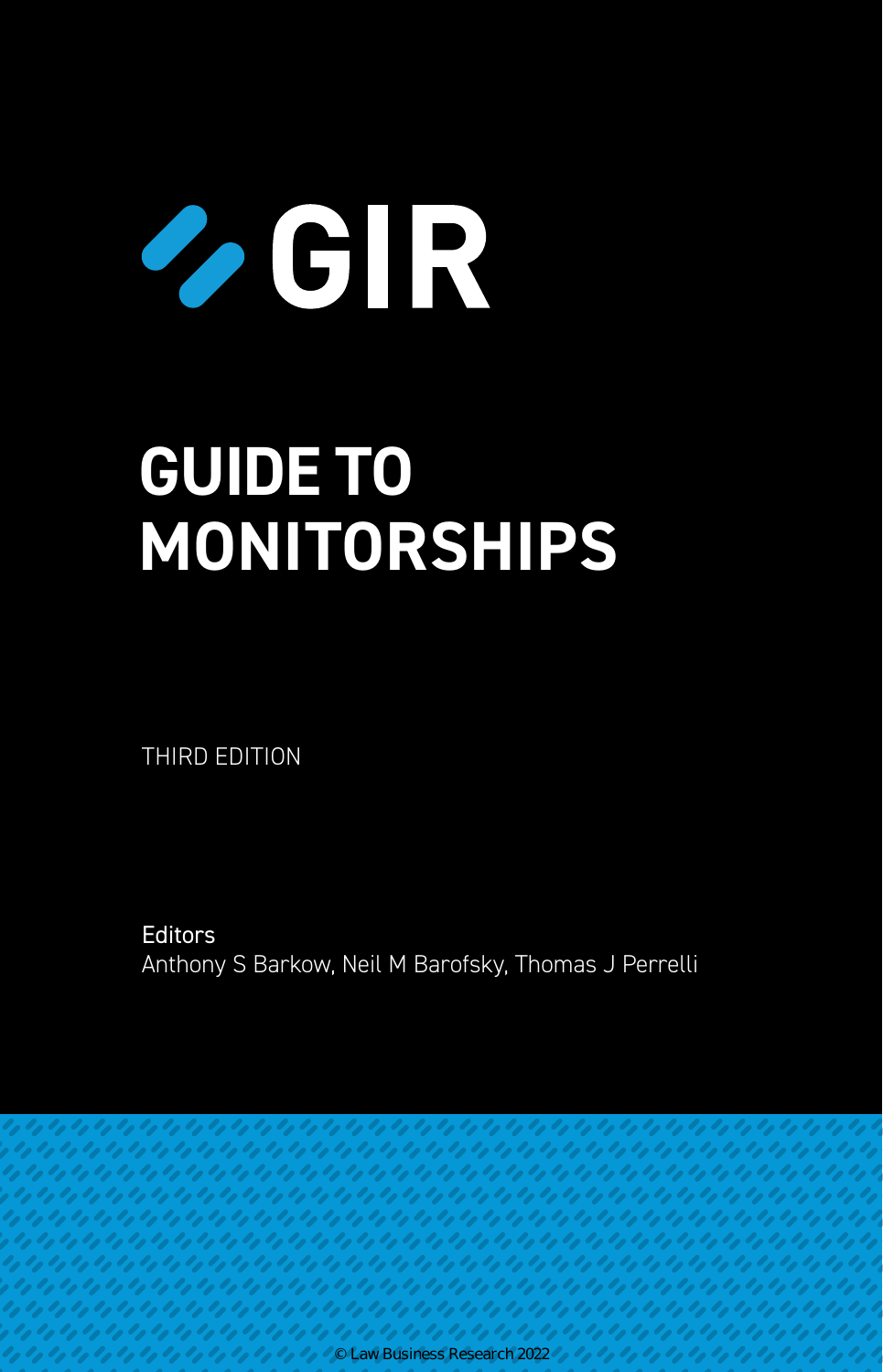# **Guide to Monitorships**

Reproduced with permission from Law Business Research Ltd This article was first published in April 2022 For further information please contact insight@globalinvestigationsreview.com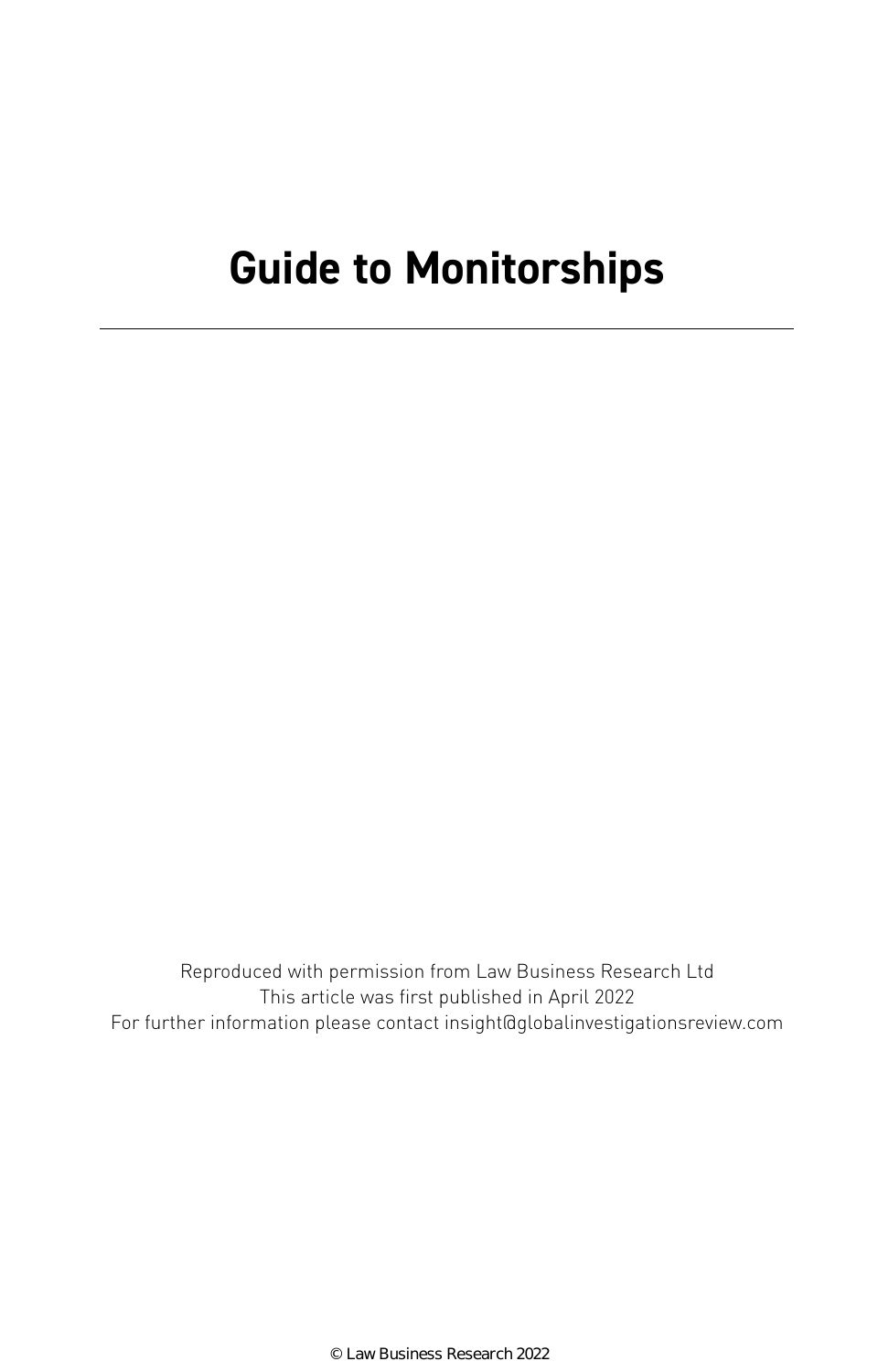# **Guide to Monitorships**

# Third Edition

**Editors** 

Anthony S Barkow

Neil M Barofsky

Thomas J Perrelli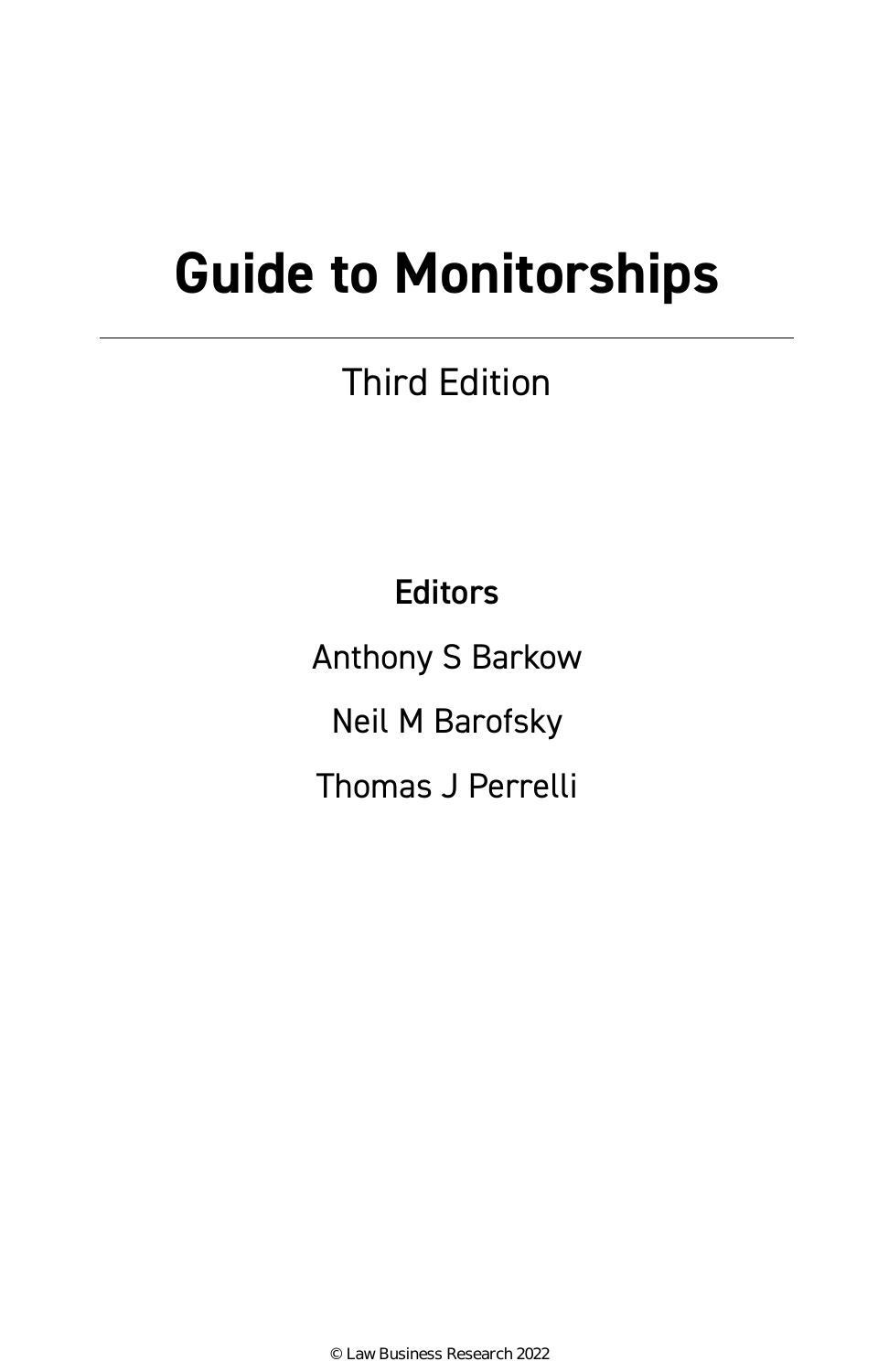Published in the United Kingdom by Law Business Research Ltd, London Meridian House, 34-35 Farringdon Street, London, EC4A 4HL, UK © 2022 Law Business Research Ltd www.globalinvestigationsreview.com

No photocopying: copyright licences do not apply.

The information provided in this publication is general and may not apply in a specific situation, nor does it necessarily represent the views of authors' firms or their clients. Legal advice should always be sought before taking any legal action based on the information provided. The publishers accept no responsibility for any acts or omissions contained herein. Although the information provided was accurate as at April 2022, be advised that this is a developing area.

Enquiries concerning reproduction should be sent to: insight@globalinvestigationsreview.com. Enquiries concerning editorial content should be directed to the Publisher – david.samuels@lbresearch.com

ISBN 978-1-83862-861-1

Printed in Great Britain by Encompass Print Solutions, Derbyshire Tel: 0844 2480 112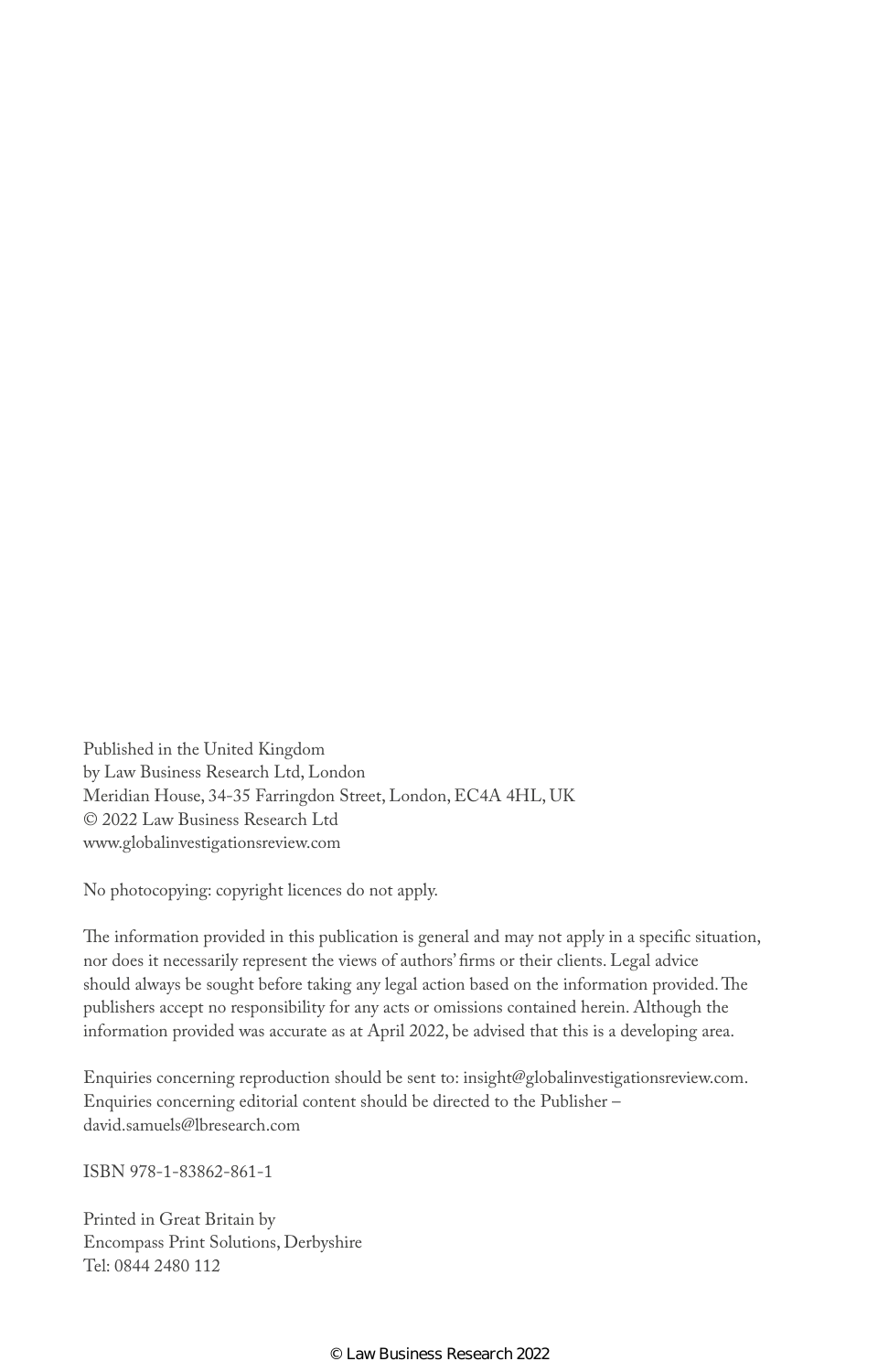## Acknowledgements

The publisher acknowledges and thanks the following for their learned assistance throughout the preparation of this book:

AlixPartners

Barnes & Thornburg LLP

BDO USA LLP

Brown Rudnick LLP

Cadwalader, Wickersham & Taft LLP

Crowell & Moring LLP

Debevoise & Plimpton LLP

Forensic Risk Alliance

Fox Corporation

Guidehouse

Guidepost Solutions LLC

Harris Beach PLLC

Hughes Hubbard & Reed LLP

Jenner & Block LLP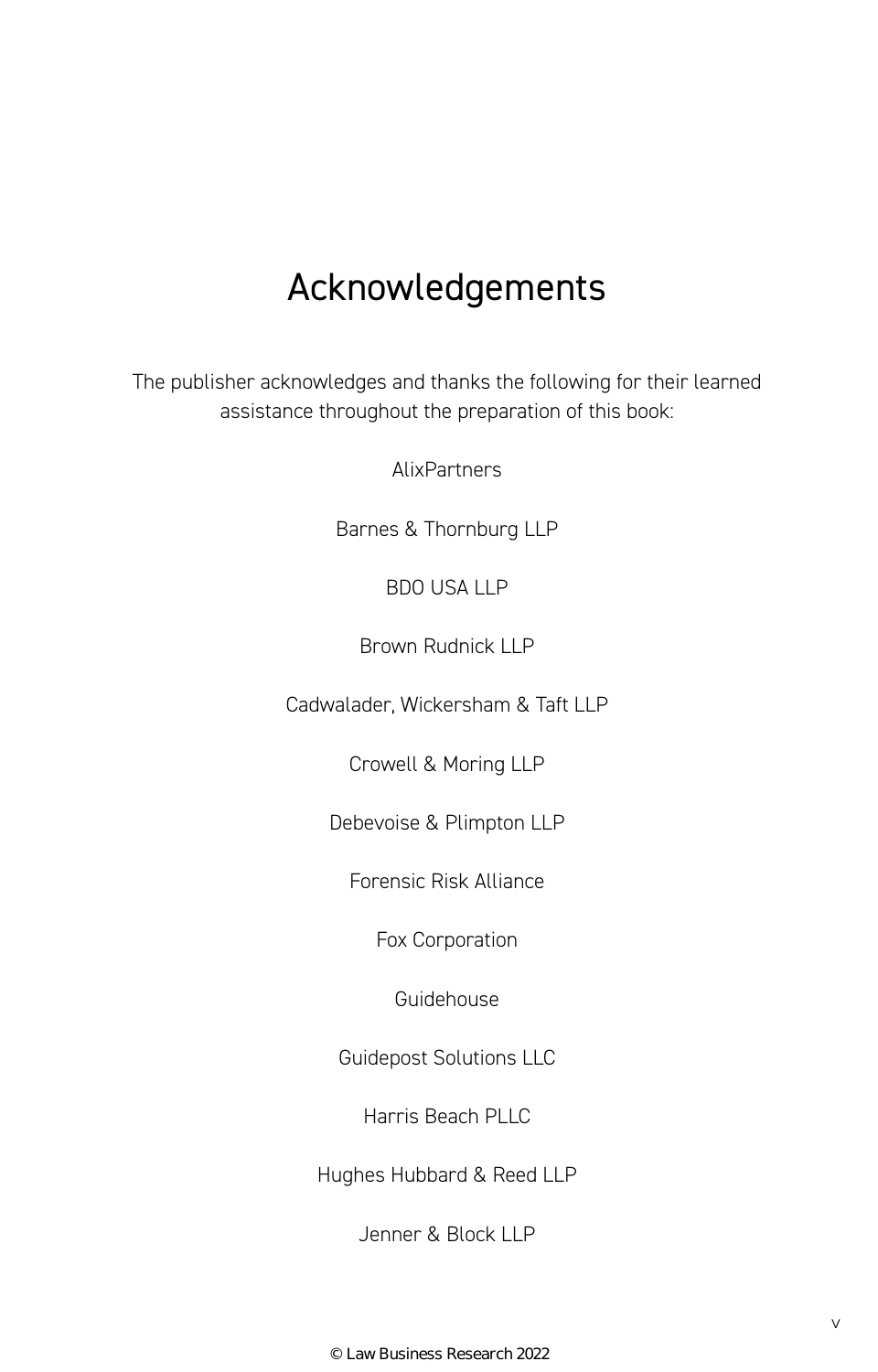Katten Muchin Rosenman LLP

Kirkland & Ellis LLP

Kobre & Kim

#### LALIVE SA

McKool Smith PC

Ropes & Gray International LLP

Simpson Thacher & Bartlett LLP

University of Iowa College of Law

Venable LLP

Wilmer Cutler Pickering Hale and Dorr LLP

Winston & Strawn LLP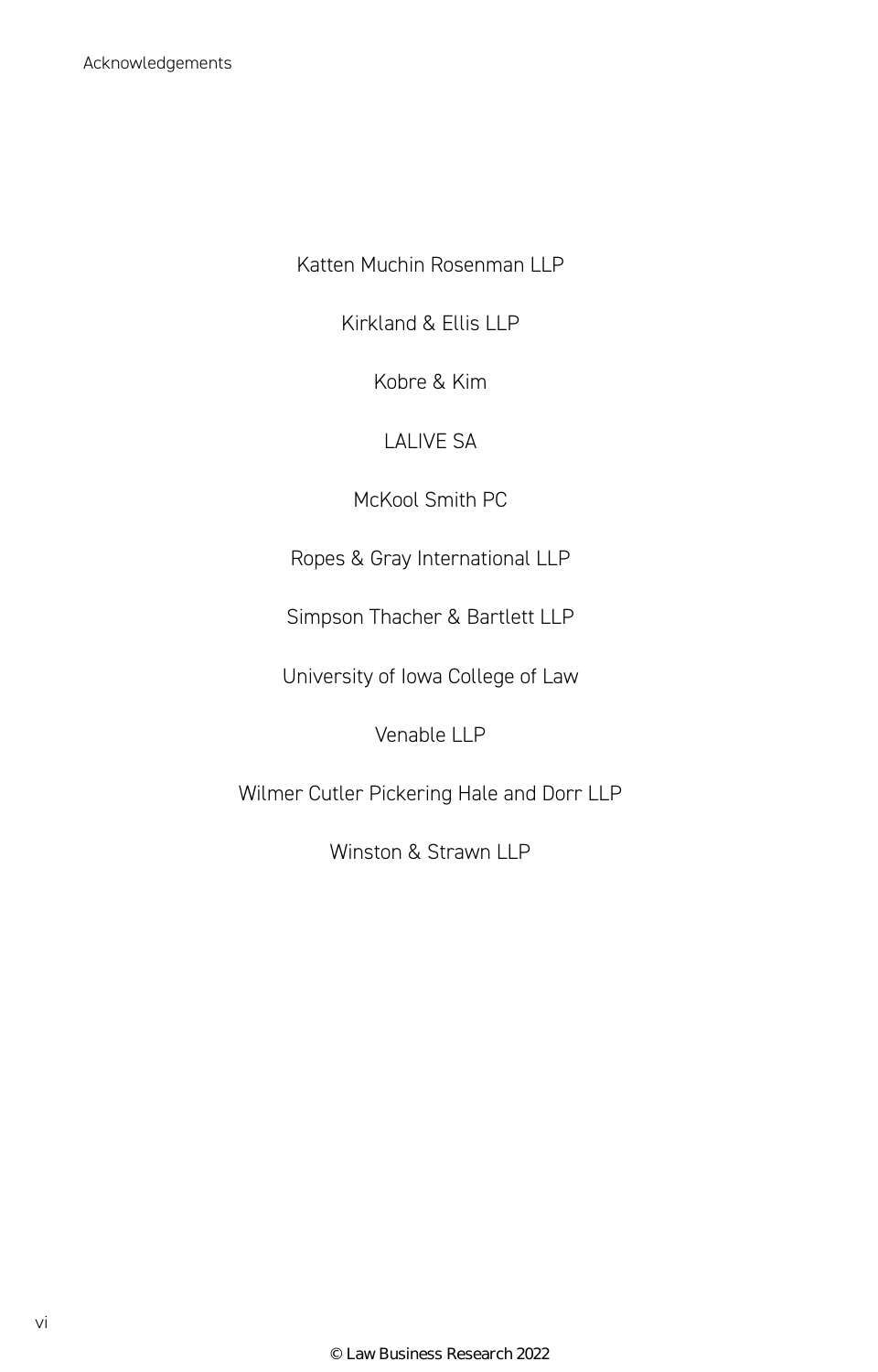## Publisher's Note

*Guide to Monitorships* is published by Global Investigations Review (GIR) – the online home for everyone who specialises in investigating and resolving suspected corporate wrongdoing.

It flowed from the observation that there was no book that systematically covered all aspects of the institution known as the 'monitorship' – an arrangement that is delicate and challenging for all concerned: company, monitor, appointing government agency and their respective professional advisers.

This guide aims to fill that gap. It does so by addressing all the pressing questions and concerns from all the key perspectives. We are lucky to have attracted authors who have lived through the challenges they deconstruct and explain.

The guide is a companion to a larger reference work – GIR's *The Practitioner's Guide to Global Investigations* (now in its sixth edition), which walks readers through the issues raised and the risks to consider, at every stage in the life cycle of a corporate investigation, from discovery to resolution. You should have both books in your library: *The Practitioner's Guide* for the whole picture and the *Guide to Monitorships* for the close-up.

*Guide to Monitorships* is supplied in hard copy to all GIR subscribers as part of their subscription. Non-subscribers can read an e-version at www.globalinvestigationsreview.com.

Finally, I would like to thank the editors of this guide for their energy and vision, and the authors and my colleagues for the elan with which they have brought that vision to life. We collectively welcome any comments or suggestions on how to improve it. Please write to us at insight@globalinvestigationsreview.com.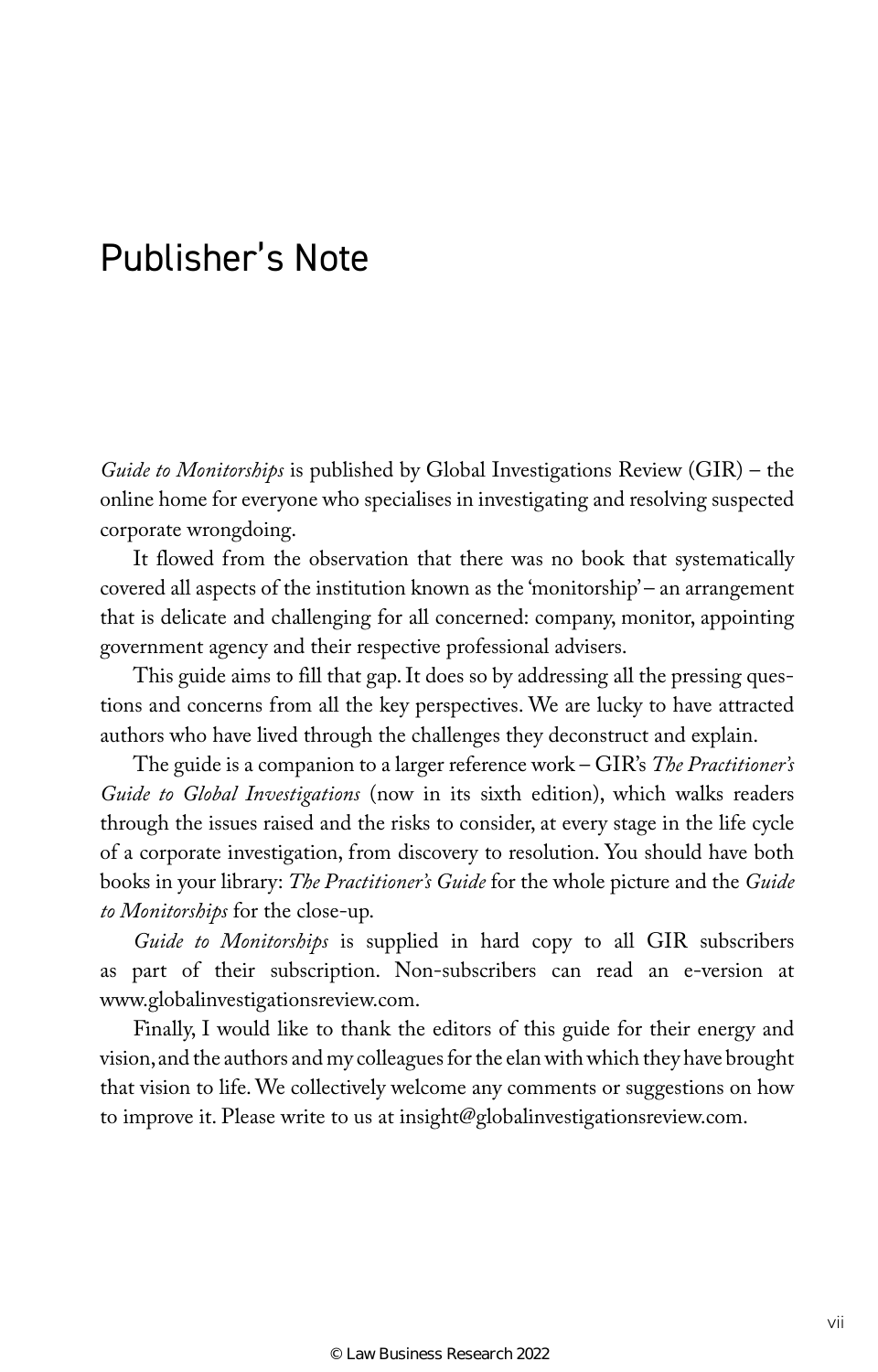# **Contents**

|                                              | Anthony S Barkow and Michael W Ross                                                                                                                              |  |  |  |
|----------------------------------------------|------------------------------------------------------------------------------------------------------------------------------------------------------------------|--|--|--|
| <b>PART I: AN OVERVIEW OF MONITORSHIPS</b>   |                                                                                                                                                                  |  |  |  |
| $\mathbf{1}$                                 | Neil M Barofsky, Matthew D Cipolla and Erin R Schrantz                                                                                                           |  |  |  |
| $\overline{2}$                               | Thomas J Perrelli                                                                                                                                                |  |  |  |
| 3                                            | <b>Bart M Schwartz</b>                                                                                                                                           |  |  |  |
| 4                                            | Pamela Davis, Suzanne Jaffe Bloom and Mariana Pendás Fernández                                                                                                   |  |  |  |
| <b>PART II: PERSPECTIVES OF MONITORSHIPS</b> |                                                                                                                                                                  |  |  |  |
| 5                                            | Mihailis E Diamantis                                                                                                                                             |  |  |  |
| 6                                            | Jeffrey A Taylor                                                                                                                                                 |  |  |  |
| 7                                            | The Forensic Perspective: Testing and Verification of the<br>Assertions Made Within Settlement Agreements 118<br>Loren Friedman, Thomas Cooper and Nicole Sliger |  |  |  |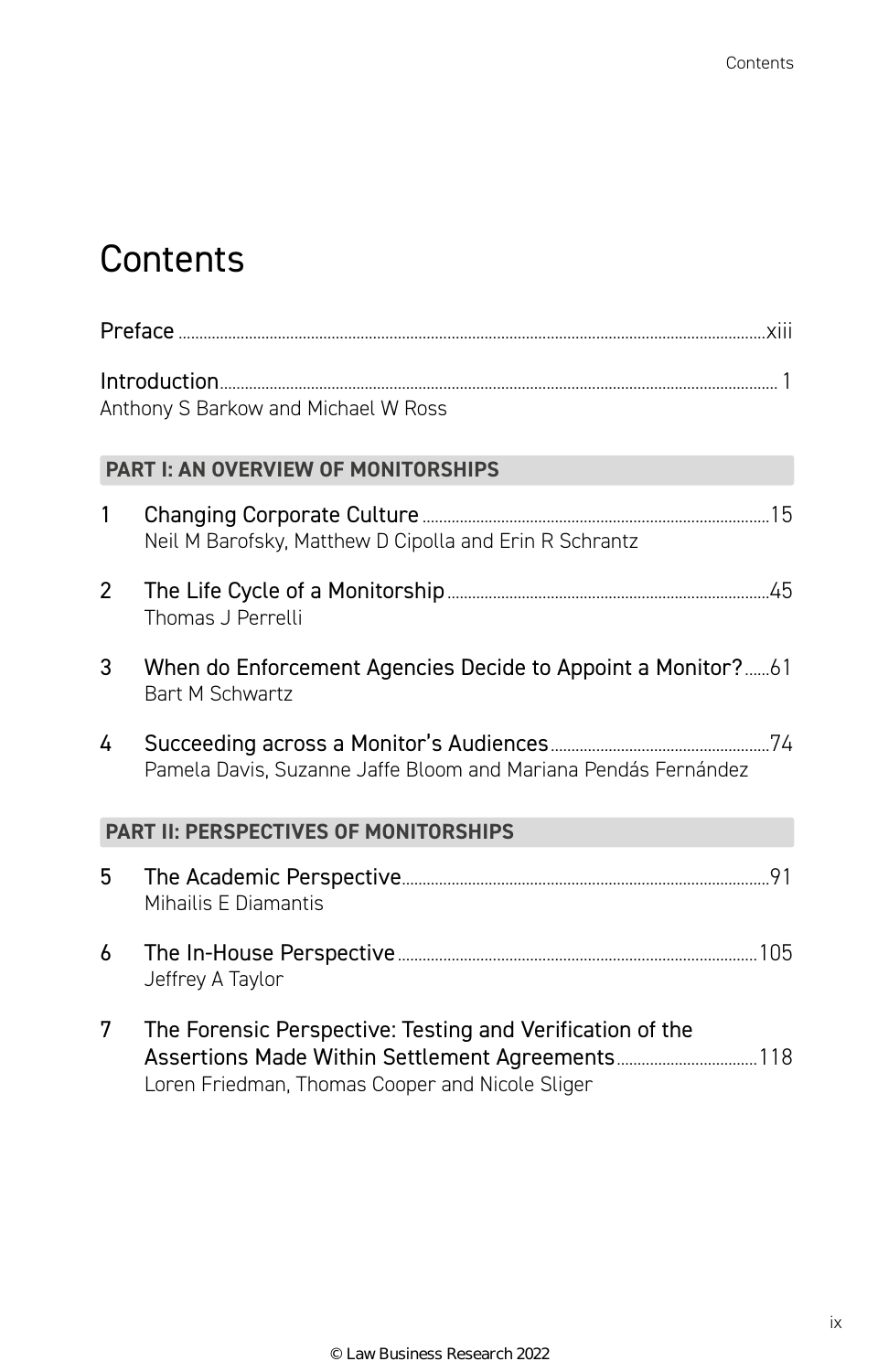| Contents |
|----------|
|----------|

| <b>PART III: INTERNATIONAL MONITORSHIPS AND RELATED ISSUES</b> |                                                                                       |  |  |  |  |
|----------------------------------------------------------------|---------------------------------------------------------------------------------------|--|--|--|--|
| 8                                                              | Gil M Soffer and Johnjerica Hodge                                                     |  |  |  |  |
| 9                                                              | Nicholas S Goldin and Joshua A Levine                                                 |  |  |  |  |
| 10                                                             | Simone Nadelhofer, Daniel Lucien Bühr, Katja Böttcher<br>and Jonathon E Boroski       |  |  |  |  |
| 11                                                             | Judith Seddon and Andris Ivanovs                                                      |  |  |  |  |
| 12 <sup>2</sup>                                                | Jason J Kang, Wade Weems, Daniel S Lee and Scott Hulsey                               |  |  |  |  |
| <b>PART IV: TOPICAL ANALYSES</b>                               |                                                                                       |  |  |  |  |
| 13                                                             | Frances McLeod, Jenna Voss, Samantha Hsu and Anushka Ram                              |  |  |  |  |
| 14                                                             | Rachel Wolkinson and Blair Rinne                                                      |  |  |  |  |
| 15                                                             | David W Ogden, Ronald C Machen, Stephen A Jonas, Ericka S Aiken<br>and James D Barton |  |  |  |  |
| 16                                                             | Günter Degitz and Rich Kando                                                          |  |  |  |  |
| 17                                                             | Michael J Bresnick                                                                    |  |  |  |  |
| 18                                                             | Mark Filip, Brigham Cannon and Nicolas Thompson                                       |  |  |  |  |
| 19                                                             | Glen G McGorty and Lisa Umans                                                         |  |  |  |  |
| 20                                                             | Ellen S Zimiles, Patrick J McArdle, Steven McCarthy and Jeremy Robb                   |  |  |  |  |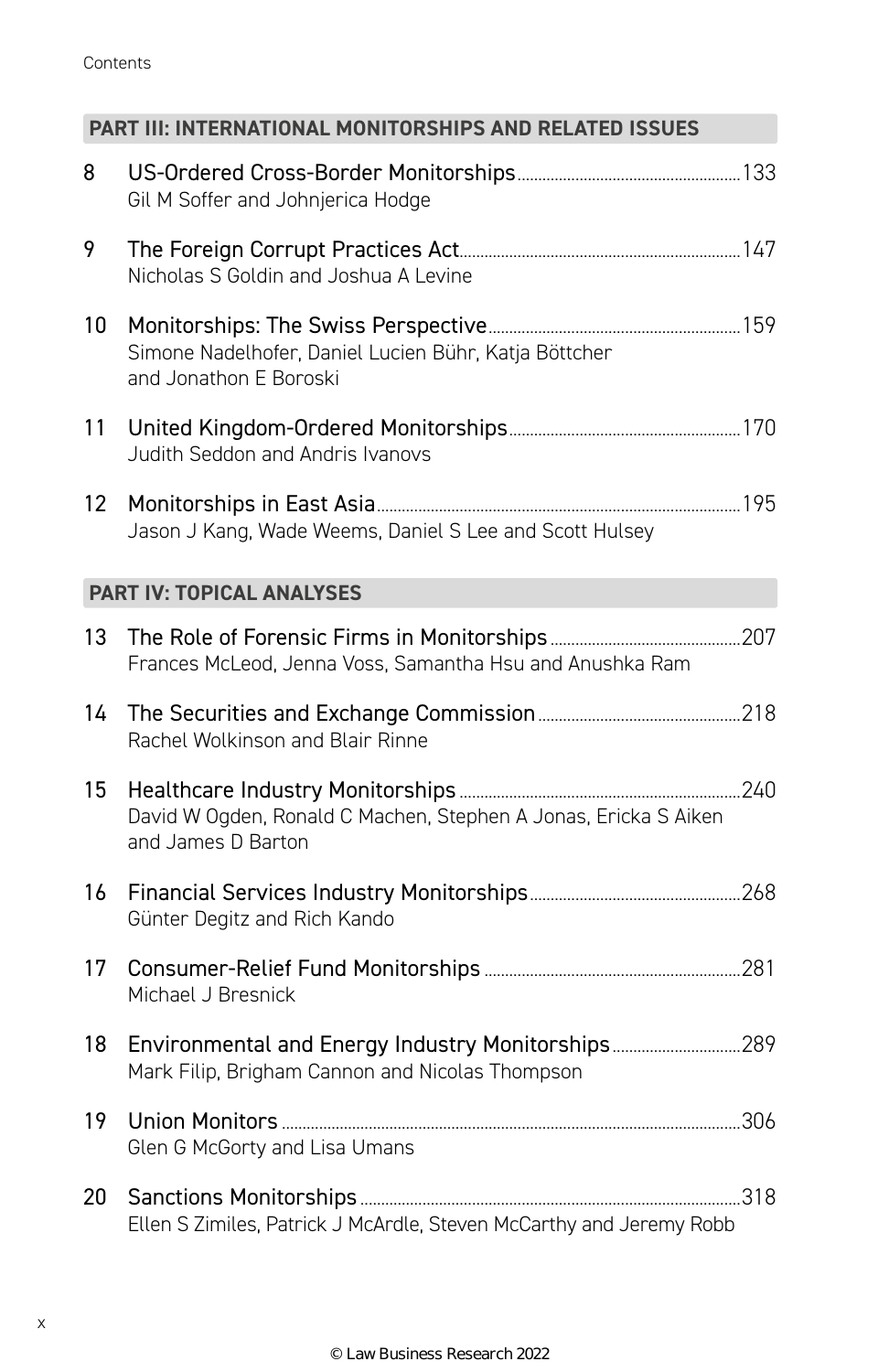|                 | 21 The Pharmaceutical Industry and the Controlled Substances<br>Jodi Avergun, Todd Blanche and Christian Larson |  |  |  |  |
|-----------------|-----------------------------------------------------------------------------------------------------------------|--|--|--|--|
| 22 <sub>2</sub> | Kevin T Abikoff, Laura N Perkins, Michael A DeBernardis<br>and Christine Kang                                   |  |  |  |  |
|                 | <b>PART V: KEY ISSUES</b>                                                                                       |  |  |  |  |
| 23              | Daniel W Levy and Doreen Klein                                                                                  |  |  |  |  |
| 24              | Roscoe C Howard, Jr, Tabitha Meier, Nicole Sliger and Pei Li Wong                                               |  |  |  |  |
|                 | 25 Judicial Scrutiny of DPAs, NPAs and Monitorships408<br>John Gleeson                                          |  |  |  |  |
|                 | Anthony S Barkow, Neil M Barofsky and Thomas J Perrelli                                                         |  |  |  |  |
|                 |                                                                                                                 |  |  |  |  |
|                 |                                                                                                                 |  |  |  |  |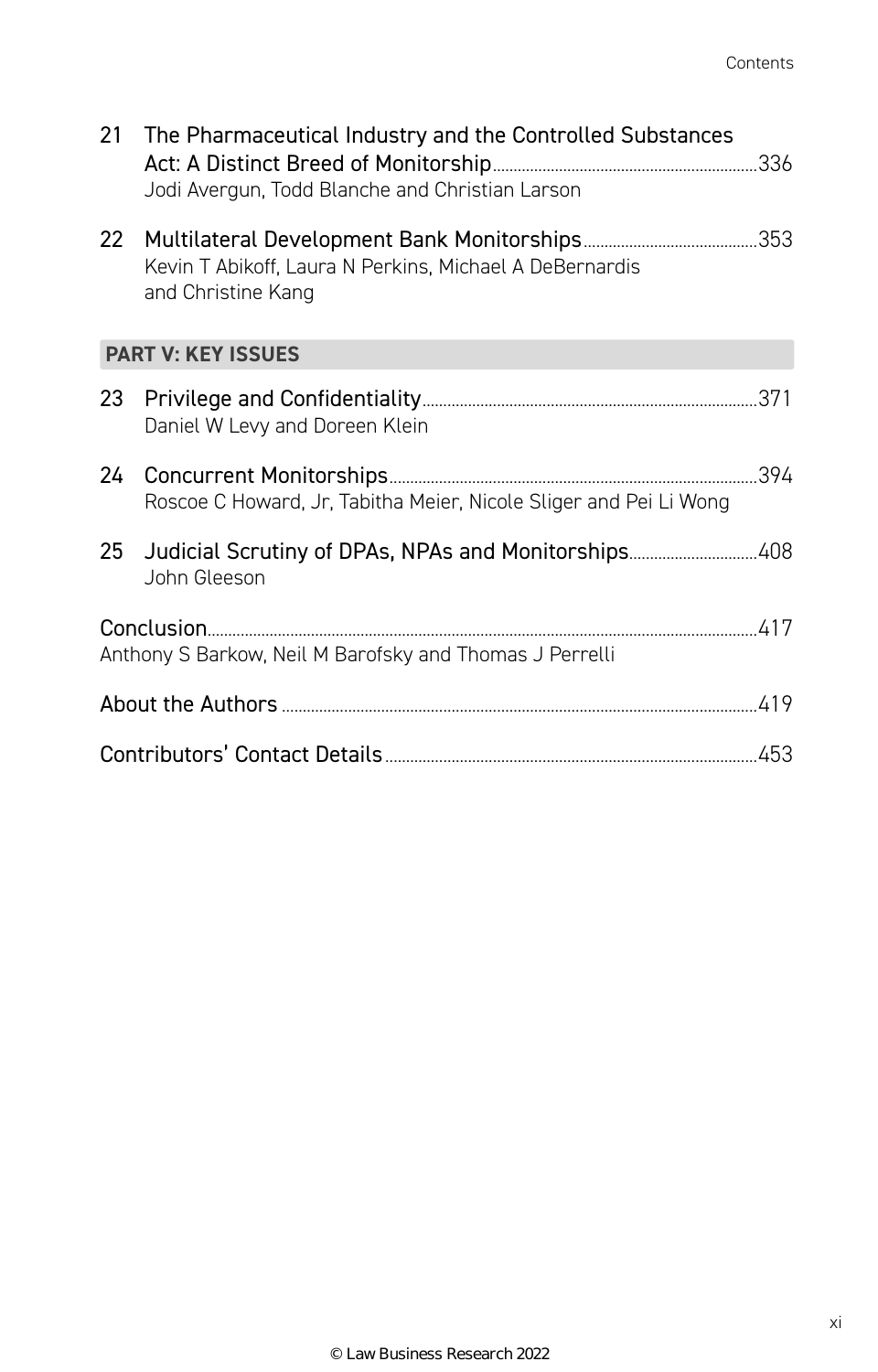### Preface

Corporate monitorships are an increasingly important tool in the arsenal of law enforcement authorities and, given their widespread use, they appear to have staying power. This guide will help both the experienced and the uninitiated to understand this increasingly important area of legal practice. It is organised into five parts, each of which contains chapters on a particular theme, category or issue.

Part I offers an overview of monitorships. First, Neil M Barofsky – former Assistant US Attorney and Special Inspector General for the Troubled Asset Relief Program, who has served as an independent monitor and runs the monitorship practice at Jenner & Block LLP – and his co-authors Matthew D Cipolla and Erin R Schrantz of Jenner & Block LLP explain how a monitor can approach and remedy a broken corporate culture. They consider several critical questions, such as how a monitor can discover a broken culture; how a monitor can apply 'carrot and stick' and other approaches to address a culture of non-compliance; and the sorts of internal partnership and external pressures that can be brought to bear. Next, former Associate Attorney General Tom Perrelli, independent monitor for Citigroup Inc and the Education Management Corporation, walks through the life cycle of a monitorship, including the process of formulating a monitorship agreement and engagement letter, developing a work plan, building a monitorship team, and creating and publishing first and final reports. Next, Bart M Schwartz of Guidepost Solutions LLC – former chief of the Criminal Division in the Southern District of New York, who later served as independent monitor for General Motors – explores how enforcement agencies decide whether to appoint a monitor and how that monitor is selected. Schwartz provides an overview of different types of monitorships, the various agencies that have appointed monitors in the past, and the various considerations that go into reaching the decisions to use and select a monitor. Finally, Pamela Davis and her co-authors, Suzanne Jaffe Bloom and Mariana Pendás Fernández at Winston & Strawn, explain how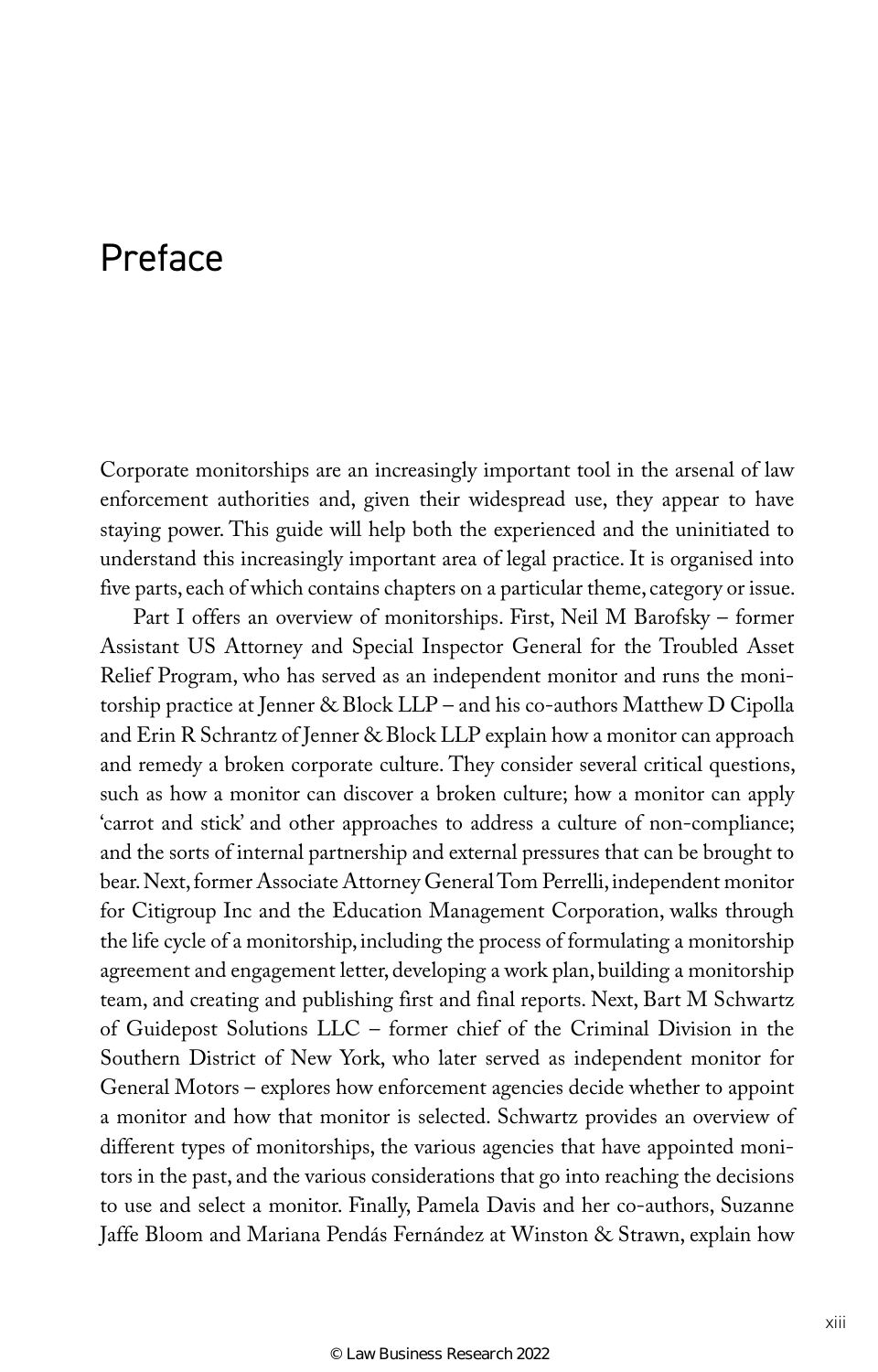a successful monitorship must consider the goals and perspectives of a variety of different constituencies; chief among a monitor's goals should be securing the trust of both the government and the organisation.

Part II contains three chapters that offer experts' perspectives on monitorships. Professor Mihailis E Diamantis of the University of Iowa provides an academic perspective, describing the unique criminal justice advantages and vulnerabilities of monitorships, and the implications that the appointment of a monitor could have for other types of criminal sanctions. Jeffrey A Taylor, a former US Attorney for the District of Columbia and chief compliance officer of General Motors, who is now executive vice president and general counsel of Fox Corporation, provides an in-house perspective, examining what issues a company must confront when faced with a monitor, and suggesting strategies that corporations can follow to navigate a monitorship. Finally, Loren Friedman, Thomas Cooper and Nicole Sliger of BDO USA provide insights as forensic professionals by exploring the testing methodologies and metrics used by monitorship teams.

The five chapters in Part III examine the issues that arise in the context of cross-border monitorships and the unique characteristics of monitorships in different areas of the world. Gil Soffer, former Associate Deputy Attorney General, former federal prosecutor and a principal drafter of the Morford Memorandum, and his co-author Johnjerica Hodge – both at Katten Muchin Rosenman LLP – consider the myriad issues that arise when a US regulator imposes a cross-border monitorship, examining issues of conflicting privacy and banking laws, the potential for culture clashes, and various other diplomatic and policy issues that corporations and monitors must face in an international context. Nicholas Goldin and Joshua Levine, of Simpson Thacher & Bartlett – both former prosecutors with extensive experience in conducting investigations across the globe – examine the unique challenges of monitorships arising under the US Foreign Corrupt Practices Act (FCPA). By their nature, FCPA monitorships involve US laws that regulate conduct carried out abroad, and so Goldin and Levine examine the difficulties that may arise from this situation, including potential cultural differences that may affect the relationship between the monitor and the company. Next, Switzerland-based investigators Simone Nadelhofer, Daniel Bühr and their co-authors, at LALIVE SA, explore the Swiss financial regulatory body's use of monitors. Judith Seddon, an experienced white-collar solicitor in the United Kingdom, and her co-author at explore how UK monitorships differ from those in the United States. And litigator Jason Kang and former federal prosecutors Wade Weems, Daniel Lee and Scott Hulsey, at Kobre & Kim, examine the treatment of monitorships in the East Asia region.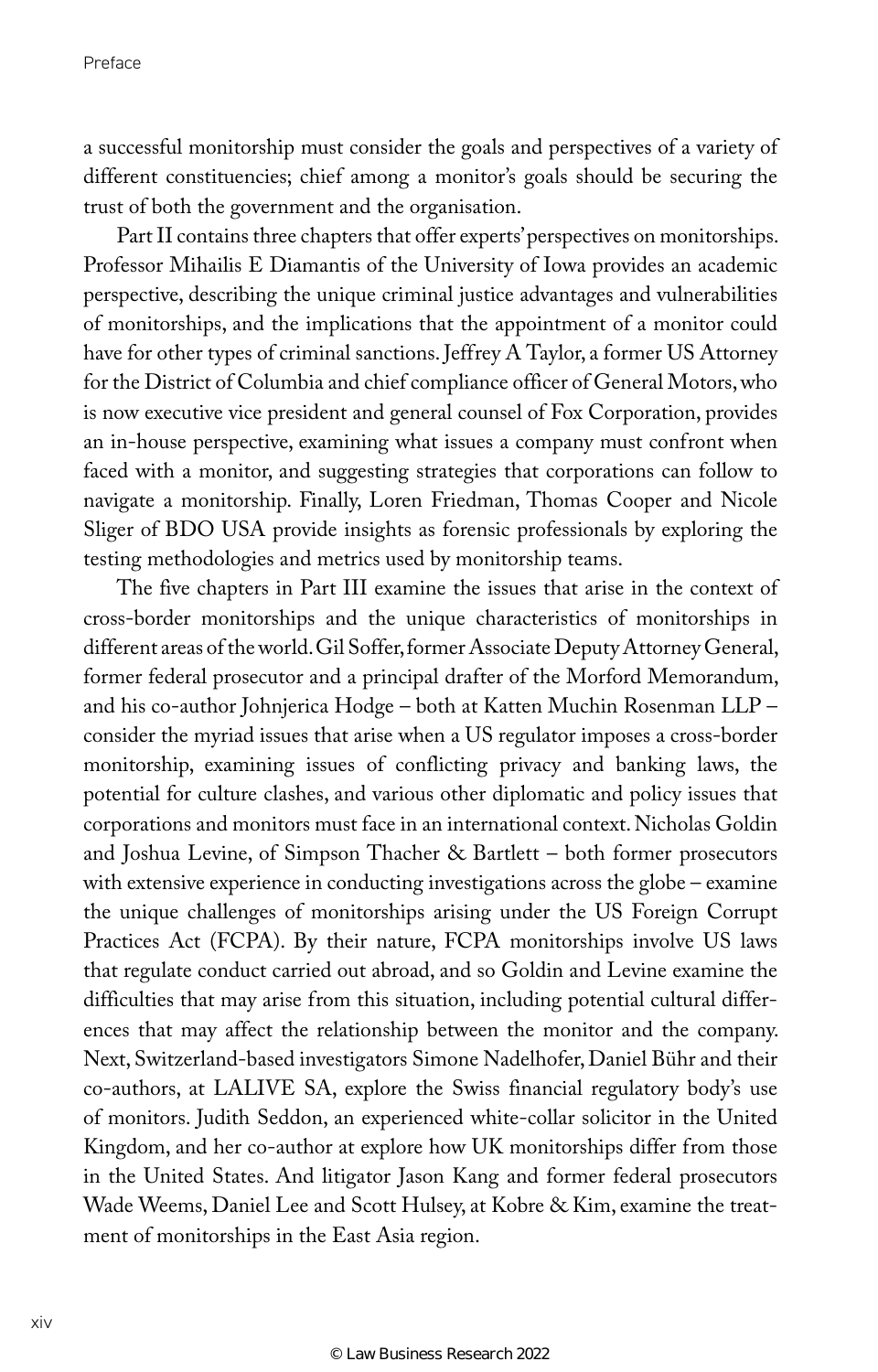Part IV has 10 chapters that provide subject-matter and sector-specific analyses of different kinds of monitorships. Frances McLeod and her co-authors at Forensic Risk Alliance explore the role of forensic firms in monitorships, examining how these firms can use data analytics and transaction testing to identify relevant issues and risk in a monitored financial institution. Additionally, Rachel Wolkinson and Blair Rinne, at Brown Rudnick LLP, explore how monitorships are used in resolutions with the SEC. Next, with their co-authors at Wilmer Cutler Pickering Hale and Dorr LLP, former Deputy Attorney General David Ogden and former US Attorney for the District of Columbia Ron Machen, co-monitors in a healthcare fraud monitorship led by the US Department of Justice (US DOJ), explore the appointment of monitors in cases alleging violations of healthcare law. Günter Degitz and Richard Kando of AlixPartners, both former monitors in the financial services industry, examine the use of monitorships in that field. Michael J Bresnick of Venable LLP, who served as independent monitor of the residential mortgage-backed securities consumer relief settlement with Deutsche Bank AG, examines consumer-relief fund monitorships. With his co-authors at Kirkland & Ellis LLP, former US District Court Judge, Deputy Attorney General and Acting Attorney General Mark Filip, who returned to private practice and represented BP in the aftermath of the Deepwater Horizon explosion and the company's subsequent monitorship, explores issues unique to environmental and energy monitorships. Glen McGorty, a former federal prosecutor who now serves as the monitor of the New York City District Council of Carpenters and related Taft-Hartley benefit funds, and Lisa Umans of Crowell & Moring LLP lend their perspectives to an examination of union monitorships. Ellen S Zimiles, Patrick J McArdle and their co-authors at Guidehouse explore the legal and historical context of sanctions monitorships. Jodi Avergun, a former chief of the Narcotic and Dangerous Drug Section of the US DOJ and former Chief of Staff for the US Drug Enforcement Administration, former federal prosecutor Todd Blanche and Christian Larson, of Cadwalader, Wickersham & Taft LLP, discuss the complexities of monitorships within the pharmaceutical industry. And Kevin Abikoff, Laura Perkins, Michael DeBernardis and Christine Kang at Hughes Hubbard & Reed explain the phenomenon of monitorships being imposed as part of the sanctions systems at the World Bank and other multilateral development banks.

Finally, Part V contains three chapters discussing key issues that arise in connection with monitorships. McKool Smith's Daniel W Levy, a former federal prosecutor who has been appointed to monitor an international financial institution, and Doreen Klein, a former New York County District Attorney, consider the complex issues of privilege and confidentiality surrounding monitorships.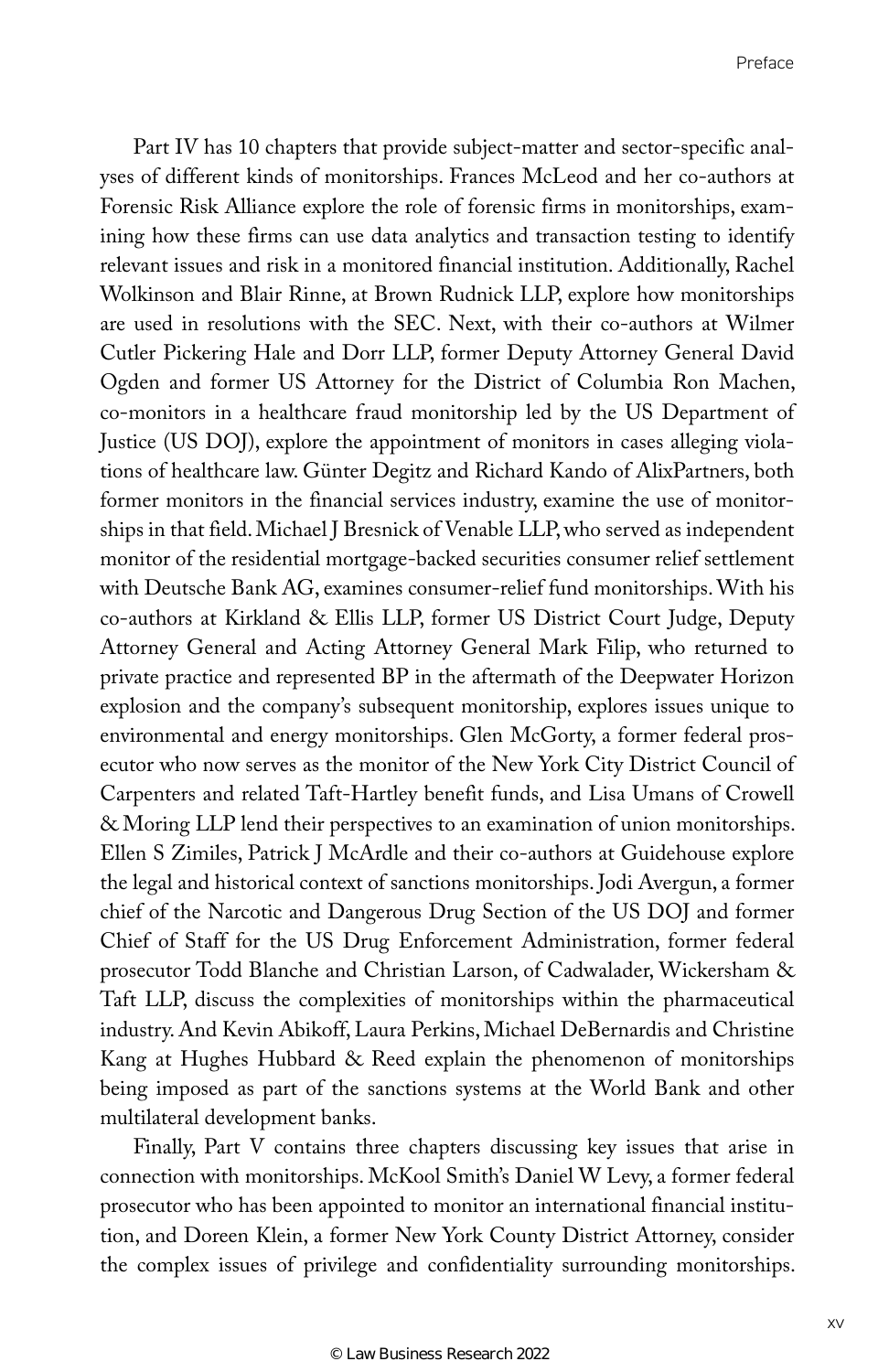Among other things, Levy and Klein examine case law that balances the recognised interests in monitorship confidentiality against other considerations, such as the First Amendment. Roscoe C Howard, Jr, a former US Attorney for the District of Columbia, and Tabitha Meier at Barnes & Thornburg LLP, with Nicole Sliger and Pei Li Wong at BDO USA LLP, next examine situations in which an entity is subject to multiple settlement agreements or probation orders with different government agencies or oversight entities, which is referred to as 'concurrent monitorship'. And, finally, former US District Court Judge John Gleeson, now of Debevoise & Plimpton LLP, provides incisive commentary on judicial scrutiny of deferred prosecution agreements (DPAs) and monitorships. Gleeson surveys the law surrounding DPAs and monitorships, including the role and authority of judges in those respects, and separation-of-powers issues.

#### Acknowledgements

The editors gratefully acknowledge Jenner & Block LLP for its support of this publication, and Jessica Ring Amunson, co-chair of Jenner's appellate and Supreme Court practice, and Jenner associates Tessa J G Roberts, Matthew T Gordon and Tiffany Lindom for their important assistance.

#### Anthony S Barkow, Neil M Barofsky and Thomas J Perrelli

April 2022 New York and Washington, DC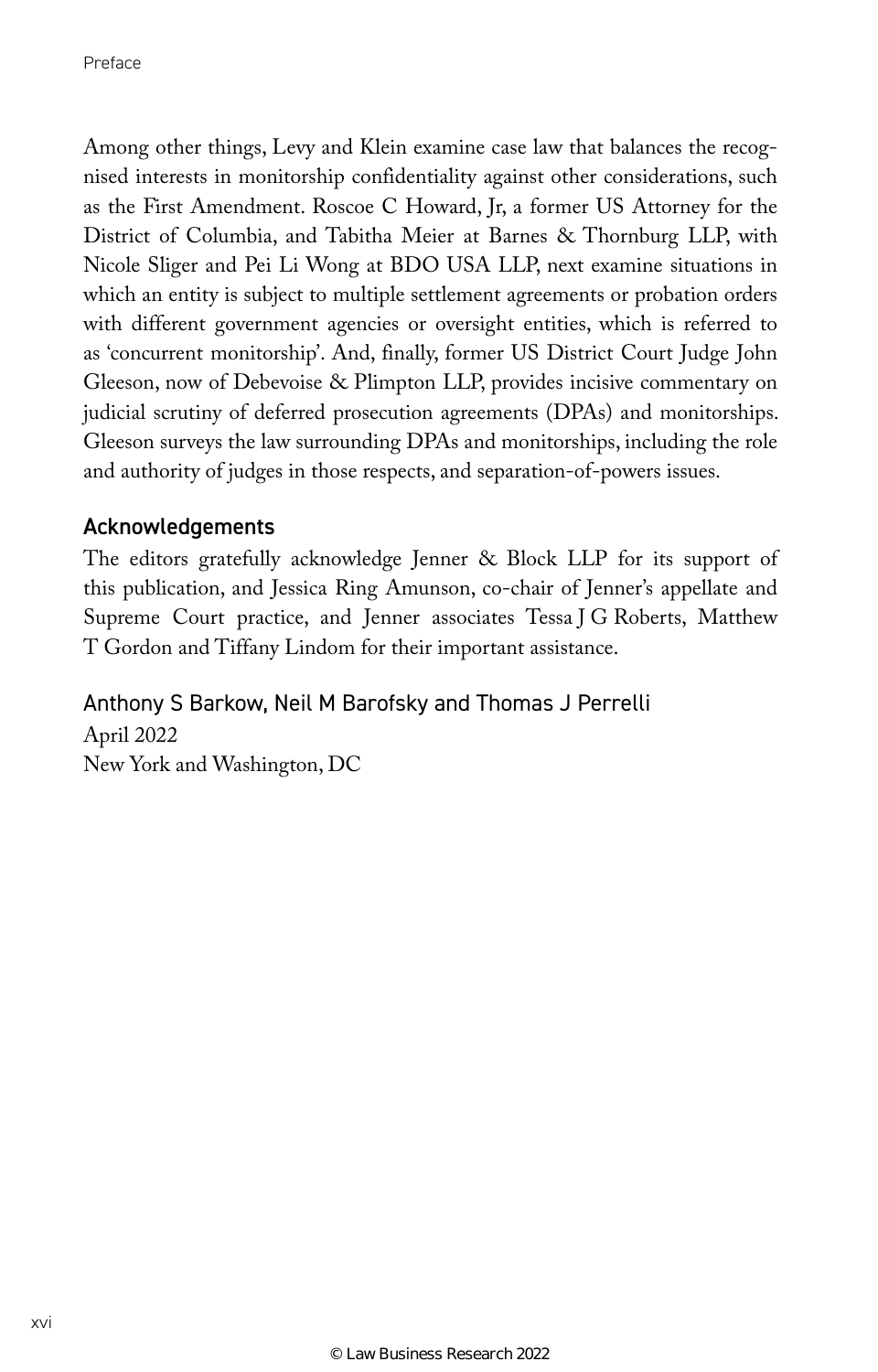# **Part III**

# International Monitorships and Related Issues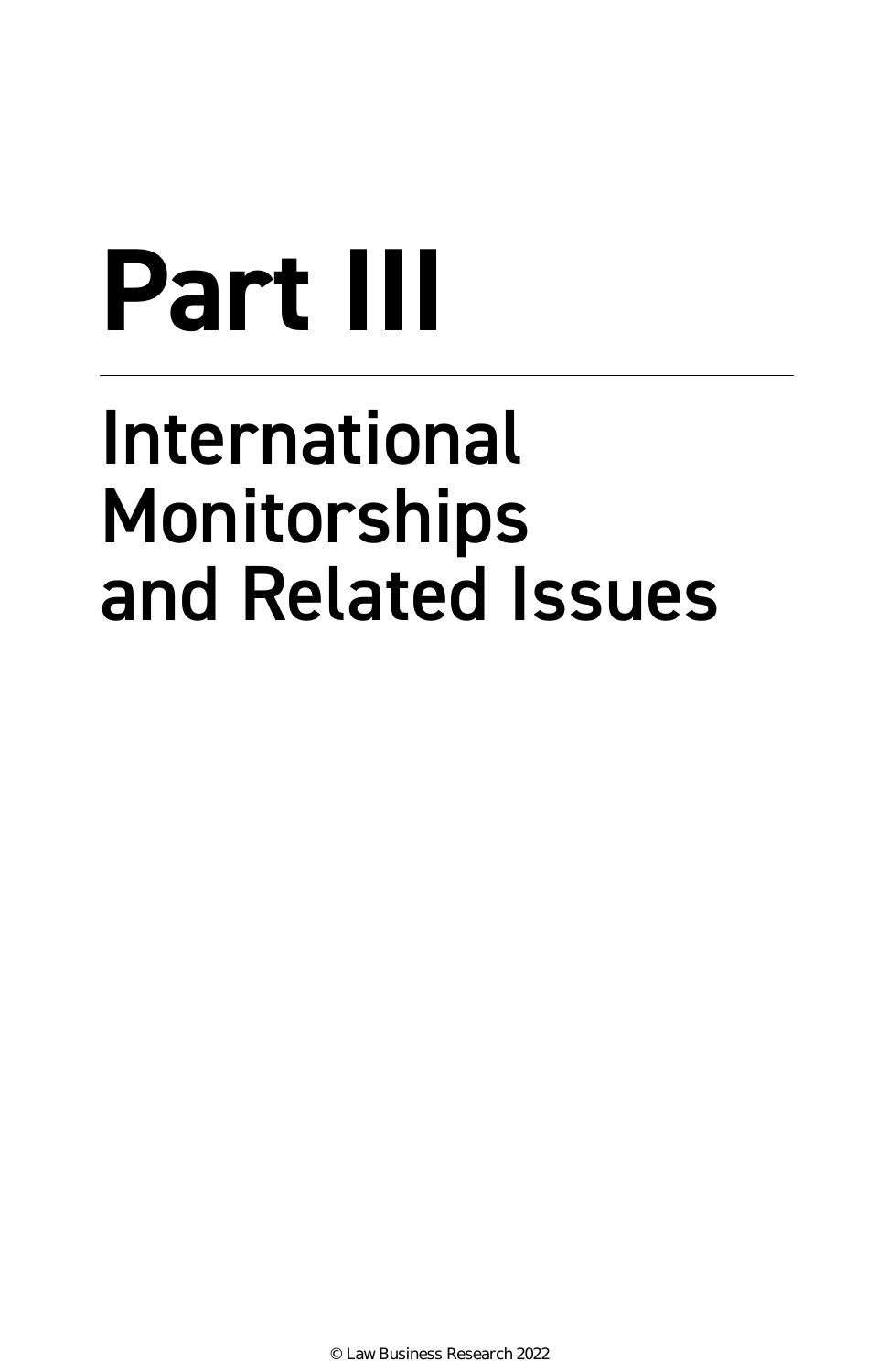#### **CHAPTER 10**

## Monitorships: The Swiss Perspective

#### Simone Nadelhofer, Daniel Lucien Bühr, Katja Böttcher and Jonathon E Boroski<sup>1</sup>

Monitorships – as traditionally understood and used by US regulators – do not yet have a proper legal basis under Swiss Criminal Law, and thus Switzerland does not have an extensive history or experience of locally appointed monitors. However, similar mechanisms are available to the Swiss Financial Market Supervisory Authority (FINMA) for the investigation and the monitoring of financial institutions. Furthermore, voluntary monitorships are an instrument regularly employed by companies in the context of internal or external investigations. In the case of monitorships imposed abroad and operating in Switzerland, foreign monitors must consider the Swiss legal framework.

#### Monitoring of FINMA-supervised financial institutions

Unlike Swiss criminal law, Swiss administrative financial market law has included the use of monitors for some time. The Federal Act on the Swiss Financial Market Supervisory Authority (FINMASA) permits FINMA to appoint third-party auditors or investigating agents (referred to by FINMA as mandataries)<sup>2</sup> based, respectively, on Articles 24a and 36 of FINMASA to 'implement supervisory measures that it has ordered'.3

<sup>1</sup> Simone Nadelhofer and Daniel Lucien Bühr are partners, Katja Böttcher is a legal project manager and Jonathon E Boroski is an associate at LALIVE SA.

<sup>2</sup> Swiss Financial Market Supervisory Authority (FINMA), 'FINMA mandataries', at https://www.finma.ch/en/finma/finma-mandataries/ (last accessed 23 Feb. 2022).

<sup>3</sup> See also FINMA, 'FINMA mandataries: a key tool of supervision and enforcement' (1 January 2021), at https://www.finma.ch/~/media/finma/dokumente/dokumentencenter/myfinma/ faktenblaetter/20160317-fb-beauftragte-de.pdf (last accessed 23 Feb. 2022).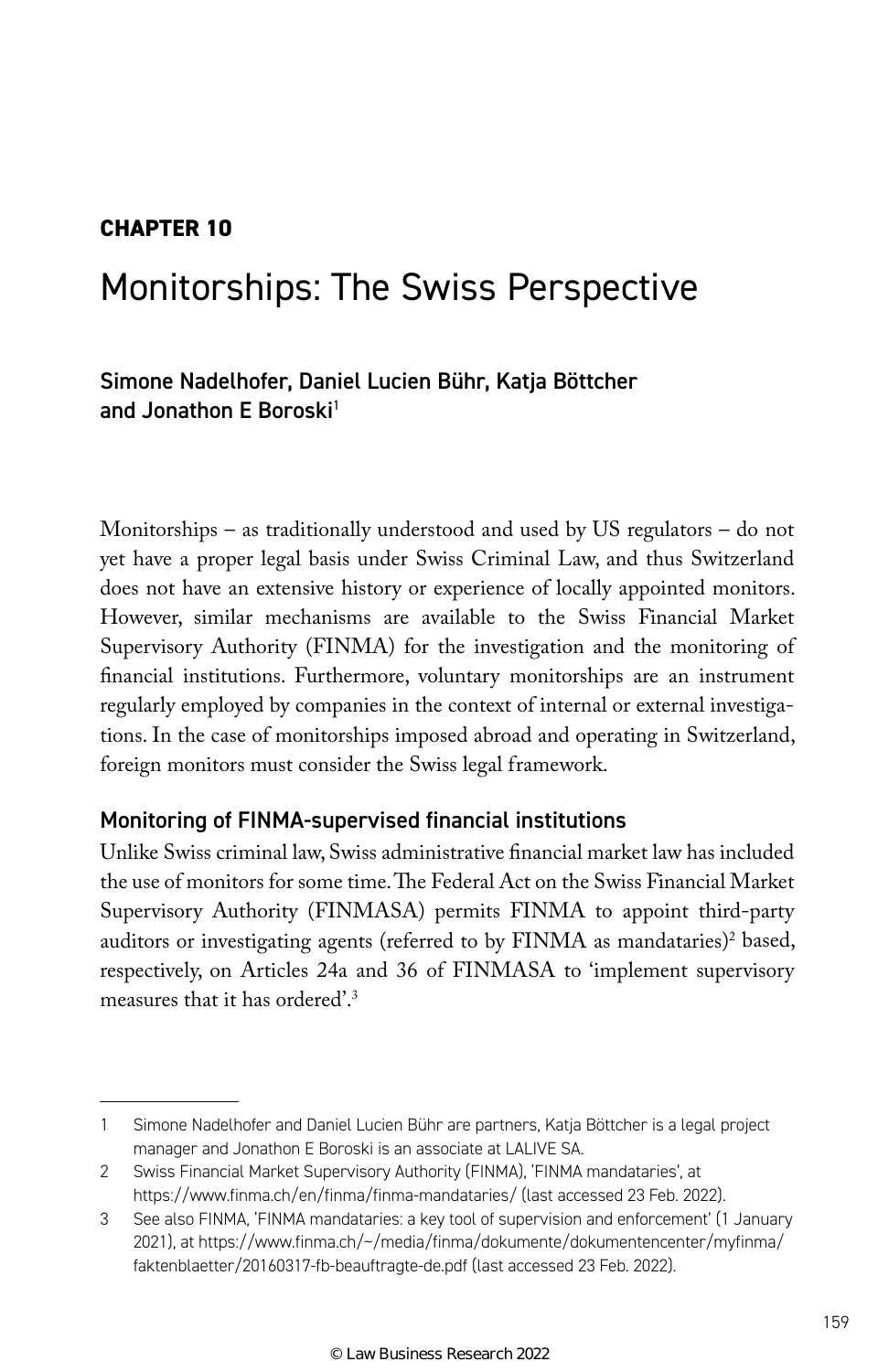In the course of their appointment, the mandataries will review, investigate and evaluate facts relating to supervisory actions. They may be tasked with auditing the institution as instructed by FINMA in the context of FINMA's supervisory activities and may be deployed as part of a FINMA-ordered enforcement audit, including a review of the implementation of compliance remediation measures ordered by FINMA.

During the course of their tenure, the monitors, whose activities are covered by official secrecy, report directly to FINMA. FINMA will only appoint independent accredited auditors and absent a formal right of refusal of the supervised institution, which can only oppose the engagement in the case of a lack of independence. A current list of accredited mandataries can be accessed on the FINMA website.4

A number of multinational financial institutions with subsidiaries or branches in Switzerland have been subject to investigation and monitoring by FINMA, as discussed in the following paragraphs.

#### Panama Papers

In January 2018, FINMA completed its investigation against Gazprombank (Switzerland) Ltd in connection with *Panama Papers*. FINMA identified serious deficiencies in Gazprombank's due diligence, compliance and risk management systems, leading to a ban on the bank's expansion into further private client business and the appointment of an external monitor to closely supervise its remediation measures and efforts to improve its risk and control functions.<sup>5</sup>

#### Petrobras/Odebrecht investigations

According to FINMA's findings, PKB Privatbank SA, in Lugano, committed serious breaches of money laundering regulations by failing to carry out adequate background checks into business relationships and transactions linked to the petroleum company Petrobras and the Brazilian construction group Odebrecht. FINMA ordered the disgorgement of profits in the amount of 1.3 million Swiss francs and the appointment of an external auditor to monitor the implementation

<sup>4</sup> FINMA's full list of approved mandataries can be found at https://www.finma.ch/en/finma/ finma-mandataries/.

<sup>5</sup> FINMA, 'FINMA concludes Panama Papers proceedings against Gazprombank Switzerland', 1 February 2018, at https://www.finma.ch/en/news/2018/02/ 20180201-mm-gazprombank-schweiz/.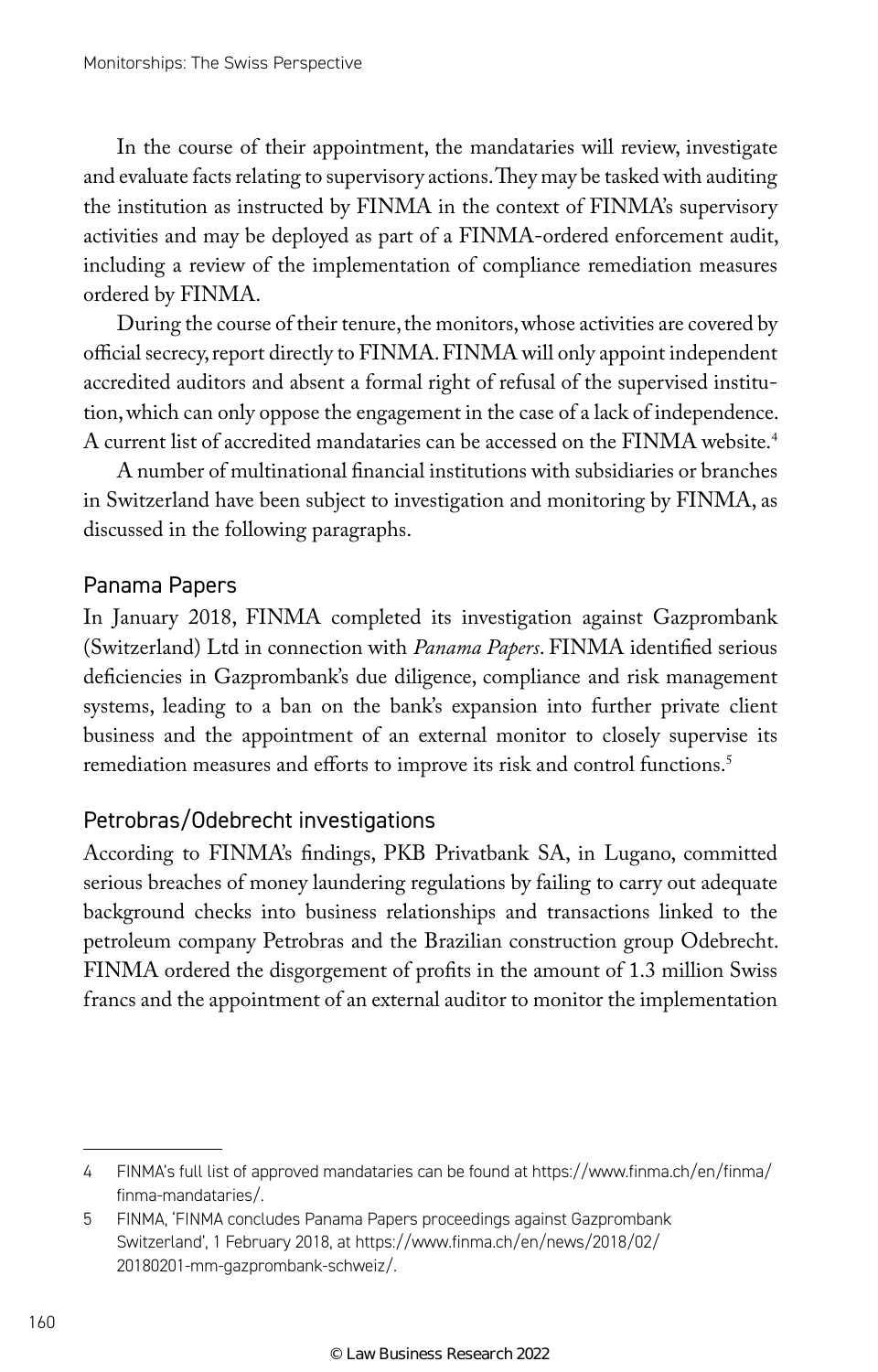of remediation measures and the effectiveness of the same.<sup>8</sup> PKB Privatbank SA is also subject to investigation by the Office of the Attorney General (OAG) for suspected organisational failure to prevent money laundering.<sup>7</sup>

#### Raiffeisen Switzerland SA

FINMA determined that the board of directors of Raiffeisen Switzerland failed to adequately supervise its former chief executive officer, who, at the time of writing, is on trial for mismanagement. FINMA requested remediation of the bank's corporate governance framework, including an evaluation of the transformation from a cooperative to a limited company, and the appointment of an auditor to assess the progress and implementation of the FINMA recommendations.<sup>8</sup>

#### Credit Suisse SA

In late 2018, enforcement proceedings were concluded against Credit Suisse SA. FINMA identified deficiencies in the bank's adherence to anti-money laundering rules in relation to suspected corruption concerning the International Federation of Association Football (FIFA), Petrobras and the Venezuelan oil corporation Petróleos de Venezuela, SA. In addition, FINMA identified deficiencies in the anti-money laundering process regarding a 'politically exposed person' and shortcomings in the bank's control mechanisms, risk management and corporate governance. Credit Suisse was required to remediate its control systems and processes to detect, categorise, monitor and document higher-risk relationships adequately. To that end, FINMA mandated a monitor to review the implementation of these measures.<sup>9</sup>

<sup>6</sup> FINMA, 'Money laundering prevention: FINMA concludes proceedings against PKB' (1 February 2018), at https://www.finma.ch/en/news/2018/02/20180201-mm-pkb/ (last accessed 23 Feb. 2022).

<sup>7</sup> Balz Bruppacher, 'Geldwäscherei: Nach Korruptionsskandal: Bundesanwaltschaft nimmt Banken ins Visier', *Luzerner Zeitung* (1 February 2018) (in German), at https://www.luzernerzeitung.ch/wirtschaft/geldwaescherei-nach-korruptionsskandal -bundesanwaltschaft-nimmt-banken-ins-visier-ld.84874 (last accessed 23 Feb. 2022).

<sup>8</sup> FINMA, 'Raiffeisen: major corporate governance failings' (14 June 2018), at https://www.finma.ch/en/news/2018/06/20180614-mm-raiffeisen (last accessed 23 Feb. 2022).

<sup>9</sup> FINMA, 'Credit Suisse observation activities: FINMA identifies serious breaches of supervisory law' (19 October 2021), at https://www.finma.ch/en/news/2021/10/ 20211019---mm---obs/ (last accessed 23 Feb. 2022).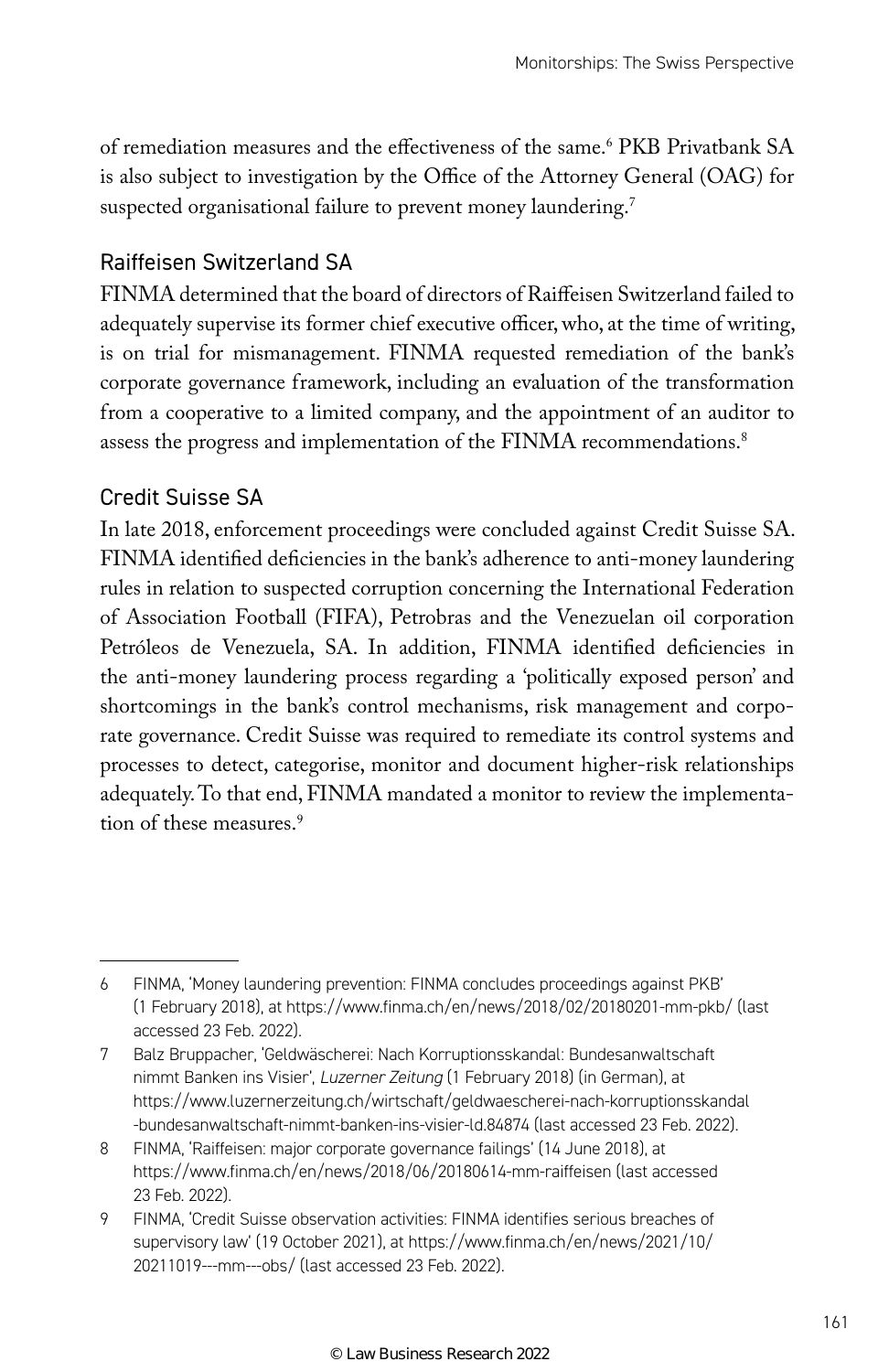FINMA concluded its investigation in October 2021. In addition to the remediation adopted by the bank, the Swiss supervisory authority recommended additional measures, including the adoption of a new internal reporting system and timely, documented reporting on governance topics to top-level management.10 Furthermore, FINMA issued written reprimands and opened enforcement proceedings against individuals involved in the matter.

#### Julius Baer

In January 2020, FINMA identified serious deficiencies at Julius Baer with regard to both compliance with the bank's obligations under Swiss money laundering law and the requirements for appropriate risk management. The resulting investigations examined corruption in relation to Petróleos de Venezuela, SA and FIFA.11 Julius Baer was ordered to implement processes to identify portfolios with a high risk of money laundering, change its remuneration policy, establish a board committee focusing on conduct and compliance issues, and refrain from transactions carrying significant operating risks. As part of the bank's mandated remediation, FINMA appointed an independent auditor to ensure that the measures are implemented.12

The appointment of third-party auditors or investigating agents remains an efficient instrument for FINMA in strengthening banks' governance, risk management and compliance management, in particular regarding the effectiveness of combating money laundering.

#### Foreign monitors in Switzerland

Swiss companies or foreign companies with Swiss subsidiaries may find themselves subject to oversight by monitors appointed by supervisory authorities from other countries, primarily from the United States. Recent examples include monitors appointed to oversee Swiss banks that settled with US federal and state supervisory agencies. For instance, in 2014, Credit Suisse agreed to the appointment of a US monitor as part of its consent agreement with the New York State Department of Financial Services (NY DFS). The same year, Bank Leumi USA and Bank Leumi Le-Israel entered into a consent order with the NY DFS and

<sup>10</sup> id.

<sup>11</sup> FINMA, 'Serious AML failings at Julius Baer' (20 February 2020), at https://www.finma.ch/ en/news/2020/02/20200220-mm-jb/ (last accessed 23 Feb. 2022).

<sup>12</sup> id.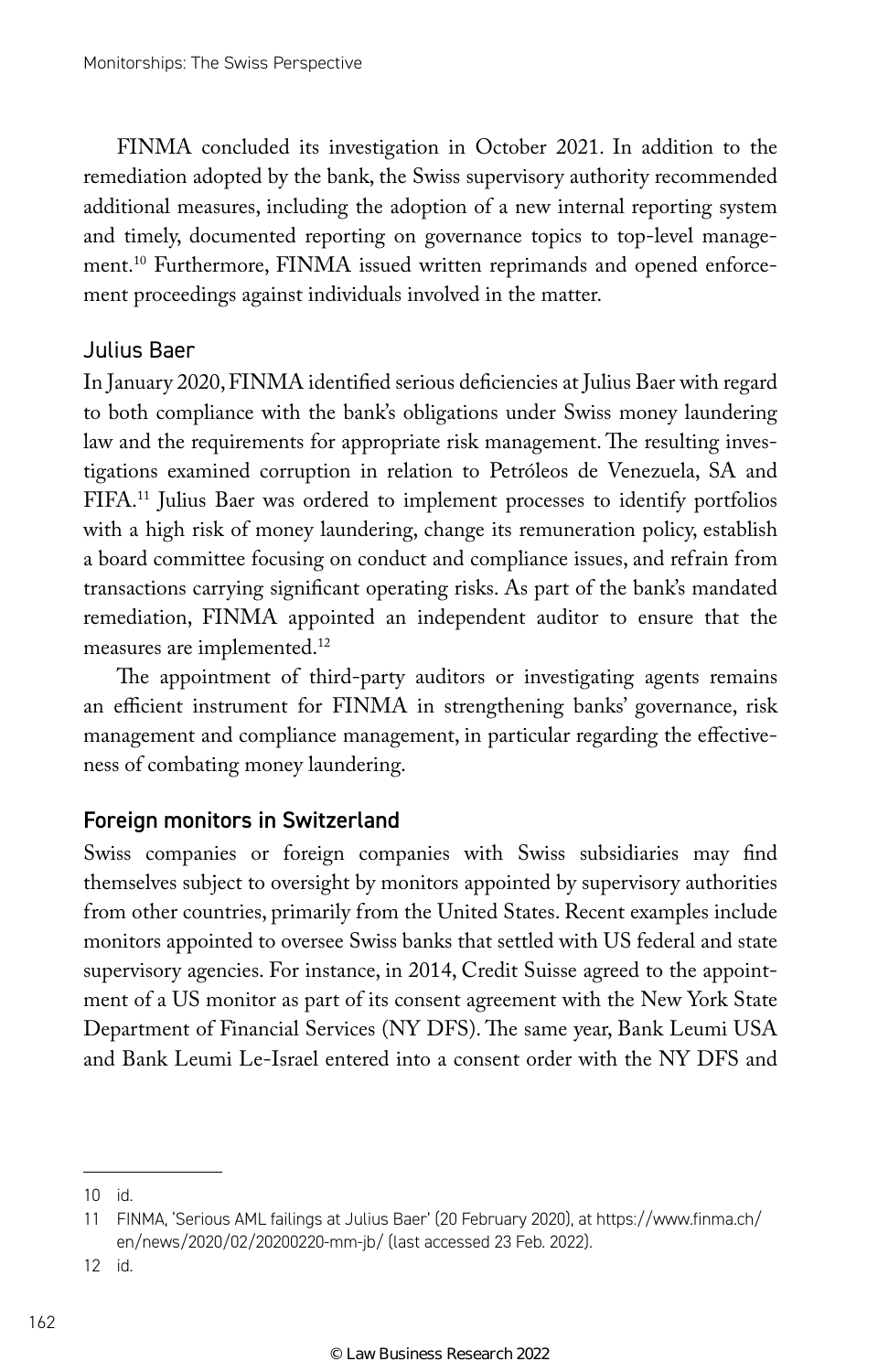agreed on a US monitor, which also investigated Bank Leumi (Switzerland) Ltd. Following the settlement with the NY DFS, Bank Leumi sold its Swiss private client business to Bank Julius Baer and is now in the process of liquidation.

In the course of their engagement in Switzerland, foreign monitors and the monitored entity must comply with Swiss law and must coordinate their activities closely with Swiss regulators. Monitors are granted unlimited access to confidential information relating to the company, in particular to personal data of employees and clients, and business secrets. This access to confidential data raises several legal questions concerning data protection and employment law, in addition to potential banking secrecy and criminal law aspects, in particular regarding the offences of unlawful sovereign activities on behalf of foreign states and industrial espionage under Articles 271 and 273 of the Swiss Criminal Code (SCC).

#### Unlawful activities on behalf of foreign states

According to Article 271(1) of the SCC, it is a criminal offence to carry out sovereign activities on behalf of a foreign state on Swiss territory without permission, when those activities are entrusted to a public authority or public official, or to entice, aid or abet those activities.

Article 271(1) of the SCC is derived from the principle of Swiss sovereignty over Swiss territory. It also aims to prevent the circumvention of the rules on international judicial assistance in criminal, administrative or civil matters. Article 271(1) of the SCC is often referred to as a 'blocking statute' as it prevents individuals in Switzerland from certain forms of collaboration with foreign authorities in the context of proceedings abroad.

Offences under Article 271(1) of the SCC are prosecuted *ex officio* by the Federal Office of the Attorney General.<sup>13</sup> Since the offence under Article 271(1) of the SCC qualifies as a 'state offence' under Title 13 of the SCC, prosecution of the same by the OAG is subject to prior authorisation by the Swiss federal government.<sup>14</sup>

Perpetrators of an offence under Article 271(1) of the SCC can be liable to imprisonment for up to three years or a monetary penalty of up to 540,000 Swiss francs. Case law considering Article 271(1) is relatively limited because the Swiss criminal system allows prosecutors, except for serious infringements, to sanction defendants by way of penal orders, most of which are not published by the OAG

<sup>13</sup> Swiss Code of Criminal Procedure, Article 23(1)(h).

<sup>14</sup> Swiss Act on the Organisation of the Federal Criminal Authorities, Article 66.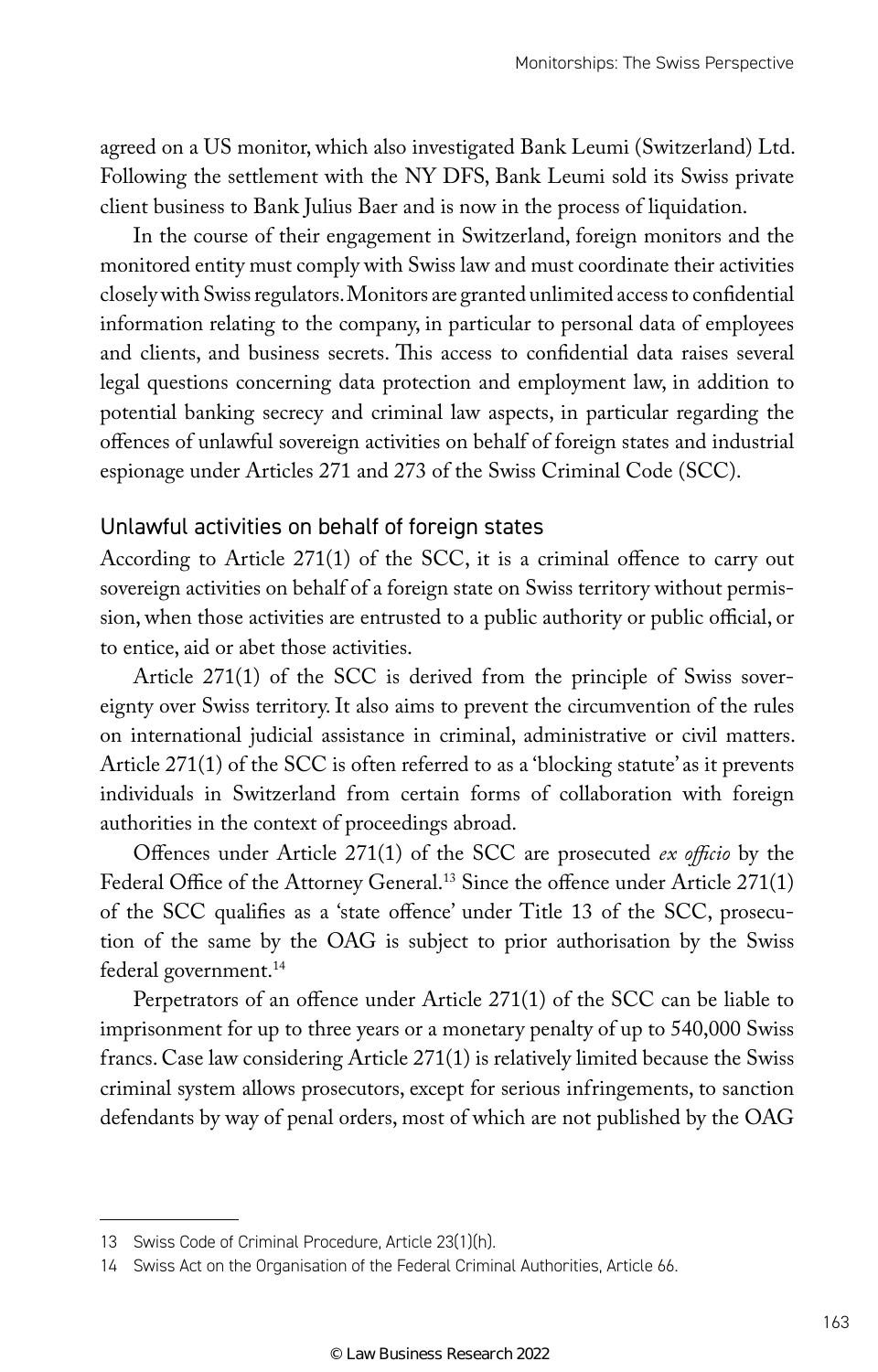(although they are made public on demand). However, Swiss criminal prosecutorial authorities take offences under Article 271 of the SCC seriously and regularly prosecute suspected offences.

In a 2018 case, the Swiss Federal Criminal Court ruled against the chairman of a wealth management firm who transferred client data to the United States Department of Justice (US DOJ).<sup>15</sup> Following an internal audit, the firm's board of directors ordered an examination of certain client accounts that possibly were not compliant with US tax obligations. After the US DOJ renounced requesting the data through mutual legal assistance, the company obtained a second legal opinion, confirming one earlier, concluding that Article 271 of the SCC would most likely not be applicable in the circumstances. The arguments were based on the voluntary nature of the submission of personal data, specifically the emergency situation of the bank. Based on these opinions, the chairman voluntarily provided a USB drive holding personal data of potentially non-compliant US clients to facilitate and quickly conclude negotiations for a non-prosecution agreement with the US DOJ.

The Swiss Federal Criminal Court found that, by transferring documents containing the data of third parties to a foreign authority in this context, the chairman violated Article 271(1) of the SCC by circumventing the mutual legal assistance procedure without permission. This decision is now final.16

To fall under Article 271(1) of the SCC, an offender must act on behalf or on account – although not necessarily at the express request – of a foreign state. The determining factor is whether the offender acts in the interests, that is for the benefit, of the foreign state. According to case law, it is irrelevant whether the act in question is carried out by a foreign official or a private person. Foreign monitors acting on Swiss soil are subject to Article 271(1) of the SCC and require permission from the Federal Council before engaging in any sovereign activity in Switzerland. The same also applies to a company subject to a monitorship and its directors and senior management. Permission pursuant to Article 271 of the SCC is required since foreign monitors are appointed by and report to a foreign authority and typically act with a degree of sovereign authority.

<sup>15</sup> Decision of the Federal Supreme Court, 4 December 2018, 6B\_804/2018 and Federal Criminal Court, 9 May 2018, SK.2017.64.

<sup>16</sup> The latest decision of the Federal Criminal Court has been confirmed by both the Chamber of Appeal of the Federal Criminal Court (5 December 2019, CA.2019.6) and the Federal Supreme Court (1 November 2021, 6B\_216/2020).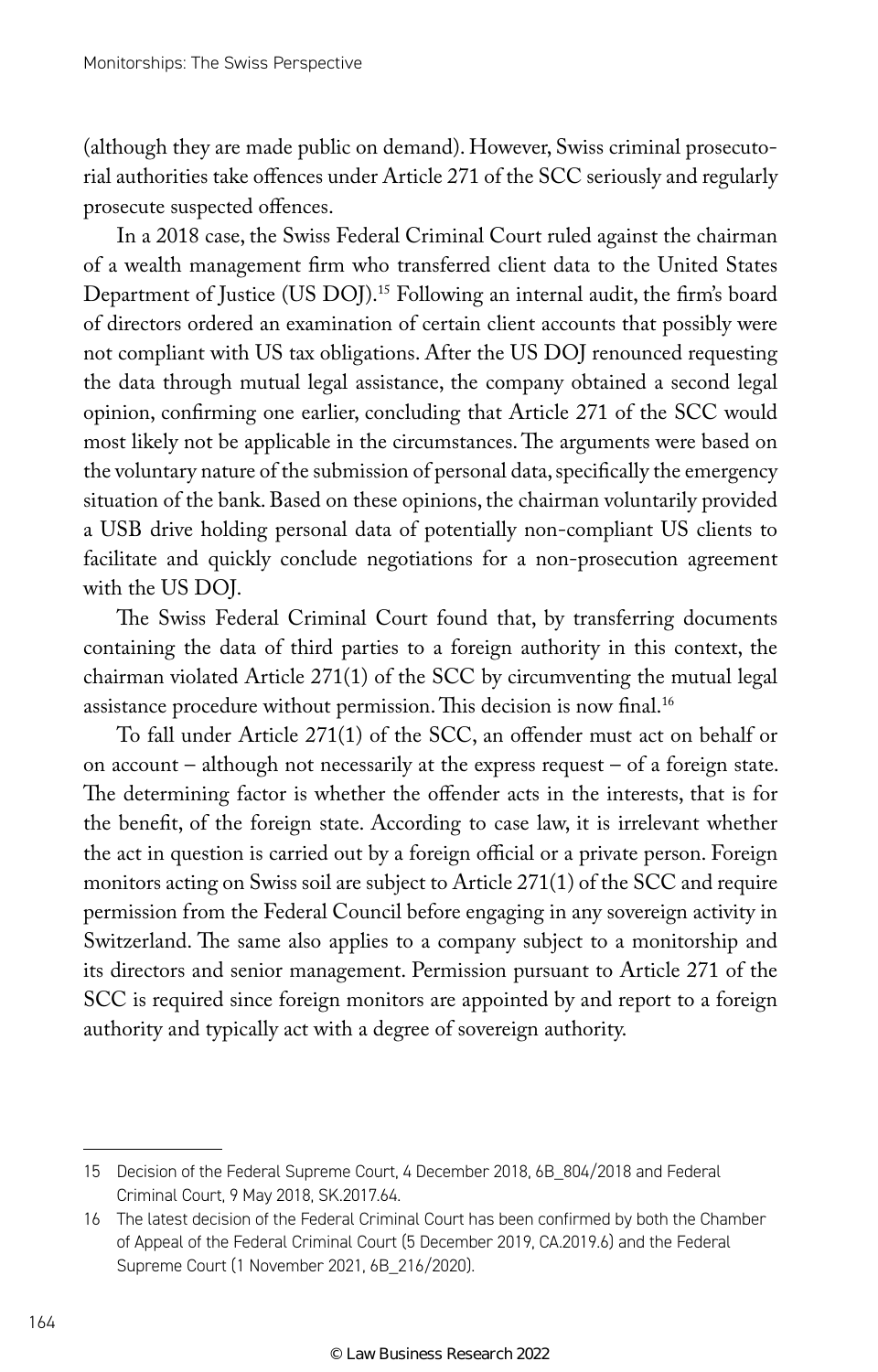The Swiss government has granted permits under Article 271(1) of the SCC in the context of the US Swiss Bank Tax Compliance Programme to foreign and Swiss independent examiners to investigate and supervise financial institutions in Switzerland and allowed Swiss banks to provide sensitive data to the United States outside the traditional legal and mutual legal assistance procedures.17 However, these permits were criticised by scholars as being overly accommodating and in violation of Swiss law (data protection and employment laws in particular). Thus, it is still uncertain to what extent permits under Article 271(1) of the SCC will be granted in future. Previous authorisations included extensive obligations on monitors to comply with Swiss law, in particular data protection, employment and banking secrecy laws.

#### Data protection

Inevitably, foreign monitors will collect and process personal data in the course of their investigations, and therefore must comply with the Swiss Federal Data Protection Act (FDPA). The Swiss Parliament adopted a revised FDPA on 25 September 2020, which aligns Swiss data protection law with Regulation (EU) 2016/679 (the General Data Protection Regulation). The revised FDPA is expected to enter into force in the second half of 2022.18 Although Switzerland has always maintained strict data protection regulations, the revised FDPA strengthens existing data protection by introducing more transparency with regard to data processing, the personal responsibility of data processors and the position of the Federal Data Protection Commissioner, and implementing penal provisions should these protections be violated.

Under the FDPA, personal data includes all information relating to an identified or identifiable person.19 Data subjects are natural persons or legal entities whose data is processed; legal entities are no longer considered data subjects under the revised FDPA.<sup>20</sup> Cross-border transfers of personal data must comply with the requirements of the FDPA, including that the data be transferred only

<sup>17</sup> For further information about the US Programme, see the explanation provided on the website of the Swiss State Secretariat for International Finance, at https://www.sif.admin.ch/sif/en/home/bilateral-relations/countries/united-states -america.html (last accessed 7 Mar. 2022).

<sup>18</sup> Revision der Datenschutzverordnung: Bundesrat eröffnet Vernehmlassung', 23 June 2021, at https://www.admin.ch/gov/de/start/dokumentation/medienmitteilungen.msg -id-84103.html (last accessed 23 Feb. 2022).

<sup>19</sup> Swiss Federal Data Protection Act, Article 5a.

<sup>20</sup> ibid., Article 5b.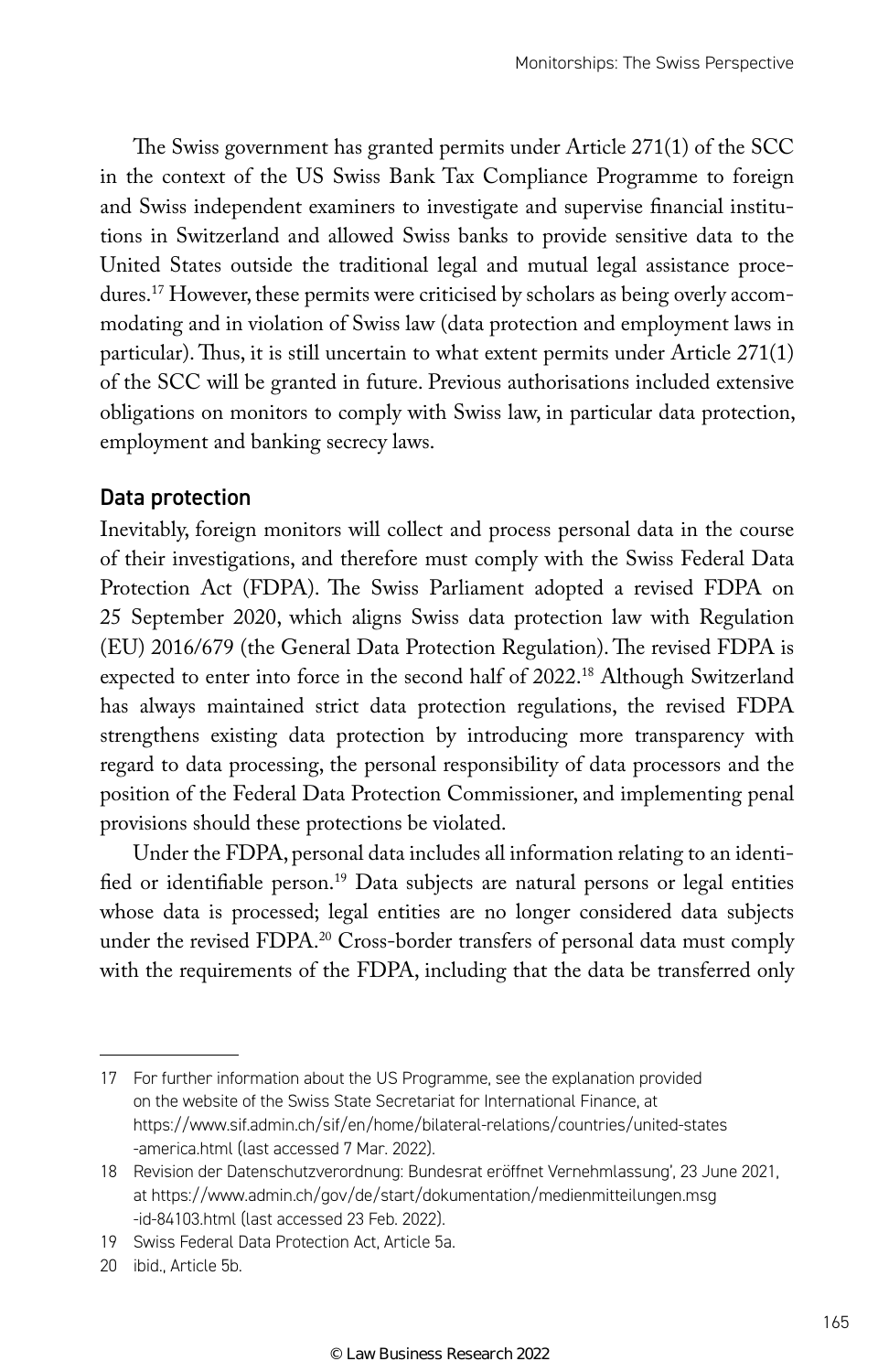to countries with adequate data protection laws.<sup>21</sup> Article 17 of the revised FDPA sets forth limited circumstances under which personal data may be disclosed outside Switzerland, such as by explicit consent or waiver from the data subject, to protect an overriding public interest or for the establishment, exercise or enforcement of legal claims before a court or competent foreign authority. For a waiver to be considered valid, it must be in writing, given voluntarily and on the basis of adequate information and, as a rule, before the data is processed.

The Swiss Federal Supreme Court has previously prohibited Swiss banks from disclosing information about bank employees and related third parties to US authorities in the context of current tax investigations. The Federal Supreme Court argued that the predominant interest of the bank to transfer the personal data of bank employees and related third parties must be carefully assessed and should not be presumed.<sup>22</sup> Even if a bank enters into a deferred prosecution agreement (DPA) with the US DOJ, the obligation to protect personal data according to Swiss law remains in place. Thus, monitors reporting to foreign authorities must balance the transfer of personal data and Swiss data protection requirements.

For foreign monitors acting in Switzerland, a well-drafted, up-to-date process to protect the data of individuals and legal entities is therefore crucial to ensure compliance with the (revised) FDPA.

#### Banking secrecy

Unlike data protection, which has been growing in importance for several years, Switzerland has gradually reduced the protection of bank secrecy as a result of the increased automatic exchange of information between tax authorities and waivers granted to financial institutions by federal government. Nevertheless, Article 47 of the Swiss Federal Banking Act (SBA) remains unchanged to date. The provision prohibits corporate bodies, employees and representatives (such as, arguably, a monitor) from disclosing any information relating to the clients of banks and, therefore, applies equally to (foreign) monitors of Swiss entities. Breaches of Article 47 of the SBA are subject to imprisonment for up to five years or a fine.

<sup>21</sup> A list of the countries deemed to have adequate data protection laws is published (in French) on the website of the Swiss Federal Data Protection and Information Commissioner and is accessible via https://www.edoeb.admin.ch/edoeb/en/home/data-protection/ arbeitsbereich/transborder-data-flows.html (last accessed 23 Feb. 2022).

<sup>22</sup> Decisions of the Federal Supreme Court, 26 July 2017, BGE 4A\_73/2017 and 20 June 2018, BGE 4A\_294/2018.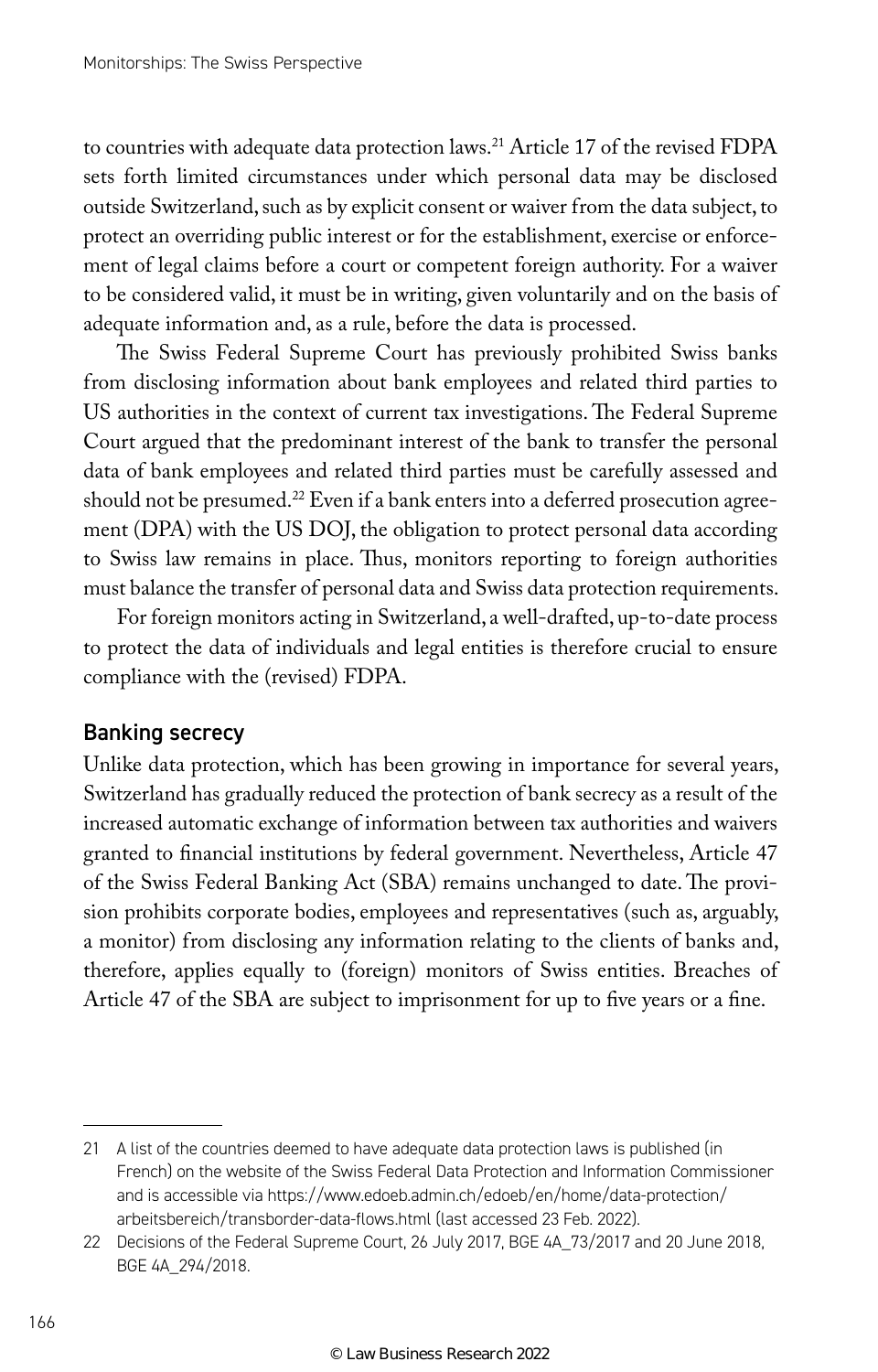In any case, foreign monitors of Swiss financial institutions must take proper measures to ensure that client data is not disclosed to third parties, including foreign supervisory authorities, without legal justification. Thus, monitors must either redact or otherwise anonymise client data or obtain waivers from those clients or individuals before transferring any data covered by Article 47 of the SBA to third parties or abroad.

#### Voluntary monitorships

A recent trend in Switzerland is the implementation of voluntary monitorships, in which companies under (proactive) internal or (reactive) external investigation commit to engage independent external compliance counsel to assess the maturity of the compliance management system and remediate possible compliance shortcomings. This development is certainly a result of the increased enforcement of the corporate criminal offence of failure to prevent bribery and money laundering, which requires companies to take all necessary and appropriate compliance measures to prevent their employees committing these offences.23 Companies violating this law face fines of up to 5 million Swiss francs and the disgorgement of profits resulting from the corporate criminal offence. In the most recent cases, disgorgement of profits has involved amounts up to 200 million Swiss francs. Furthermore, criminal and civil liability for managers has become an important topic in practice and in the media in the context of corporate governance and compliance scandals at Swiss state-owned enterprises, multinational companies and Swiss banks.

In these types of cases, the best practice would be for the board of directors to appoint an independent monitor who reports to the board. The monitor is typically commissioned to independently assess the maturity of the compliance management system and make recommendations for remediation and improvement. In the past few years, the most common benchmark for the assessment of compliance management systems was ISO Standard 19600, which was replaced in April 2021 by ISO Standard 37301 on Compliance Management Systems and is complemented by ISO 37000, the International Standard on Governance of Organizations.24 ISO Standard 19600 was introduced by a number of companies, some of which now seek certification under ISO 37301. Also, all federal companies and institutions (such as Swisscom and ETH, the Swiss Federal

<sup>23</sup> Swiss Criminal Code, Article 102.

<sup>24</sup> Also available in French as a Swiss Standard (SN ISO 37000:2021) and will be translated into German.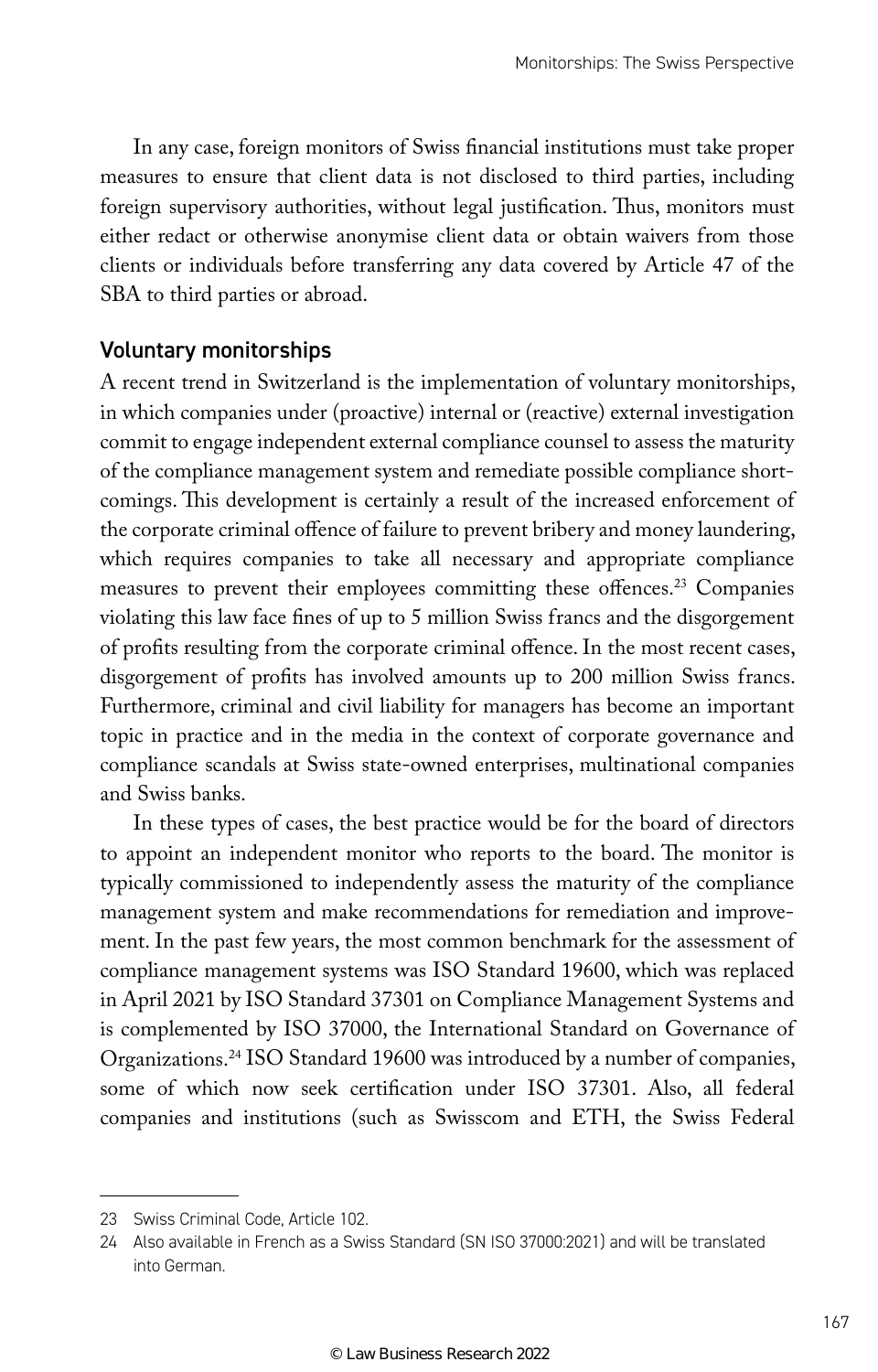Institute of Technology) are mandated by the Swiss government to implement risk and compliance management systems in line with ISO standards and seek regular independent audit and certification.

The new ISO Standard 37000:2021 on Governance (which was published on 14 September 2021) sets out 11 core principles of good governance and the role of the members of governing bodies in defining and upholding standards relating to purpose, ethics and values, performance and social responsibility. As a result, companies now have the opportunity to demonstrate the implementation of effective governance.

With regard to state-of-the-art compliance management, the new ISO Standard 37301 does not materially differ from the previous requirements of ISO 19600. However, ISO 37301 now is a requirements standard and is the basis for independent certification (such as ISO 37001 – Anti-bribery management systems).

The ISO Standards have proven to be easy to implement, particularly as many Swiss companies are already familiar with many ISO management system standards.25 In line with ISO 37301, monitors typically focus on good compliance governance, leadership, values, culture, and remuneration and promotion processes and criteria. Furthermore, communication, measurement of effectiveness, reporting and escalation mechanisms (including reporting mechanisms) are at the core of these verifications.

#### Potential for criminal law monitorships in Switzerland

Following recent cases of self-reporting of criminal offences by companies, the OAG proposed the introduction of a new Article 318 *bis* to the Swiss Criminal Procedure Code in March 2018 to establish DPAs for cooperating companies.<sup>26</sup> This proposal included the mandatory imposition of monitors. As proposed, Article 318 *bis* would have provided for the possibility of deferring charges in criminal investigations against companies under certain conditions, based on the legal institution of the DPA that exists in other countries, such as the United States and United Kingdom. However, in a dispatch released on 28 August 2019, the Federal Council rejected the OAG's proposal to introduce a DPA-style agreement

<sup>25</sup> Such as ISO 9001 on quality management, ISO 27000 on IT security management systems, ISO 14001 on environmental management systems, ISO 31000 on risk management and ISO 37001 on anti-bribery management systems.

<sup>26</sup> The proposed changes to the Swiss Criminal Procedure Code can be found on the Swiss Federal Council website (in German), at https://www.bj.admin.ch/bj/de/home/sicherheit/ gesetzgebung/aenderungstpo.html (last accessed 7 Mar. 2022).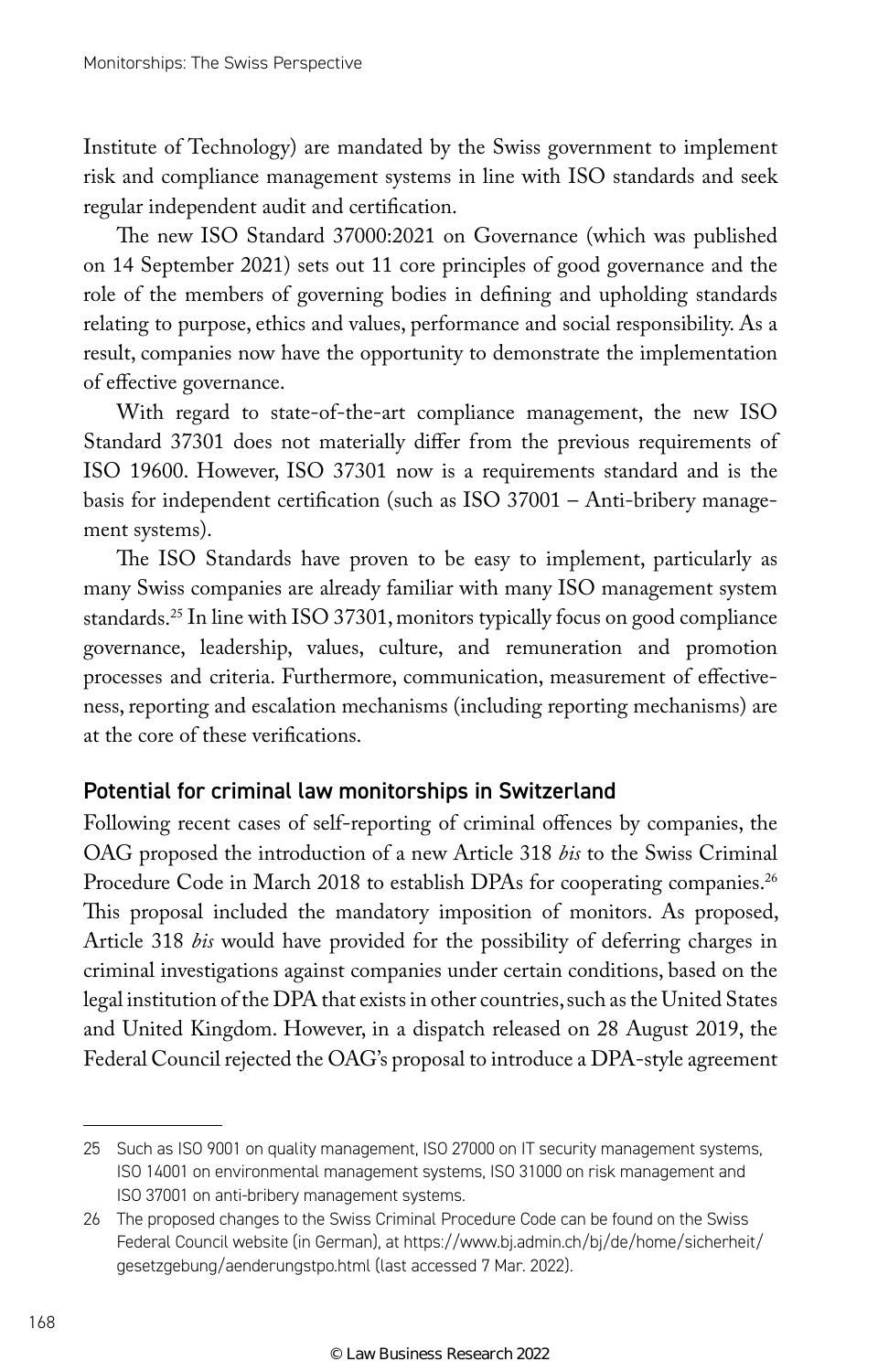under Swiss criminal law. The Federal Council considered the proposal as contradictory to the fundamental principles of Swiss criminal law, which requires the punishment of wrongdoing and verification of the decision by a court.<sup>27</sup> Thus, the integration of monitorships into Swiss criminal procedural law seems unlikely, at least in the near future.

#### Concluding summary

Monitorships in Switzerland lack the long tradition and explicit legal basis as known in the United States and, more recently, in France. Nevertheless, as a result of increased enforcement, international cooperation and higher risks of liability, both mandatory and voluntary monitorships are broadly acknowledged and have established their place in practice as an important and effective tool for good control governance and – where necessary – remediation.

<sup>27</sup> Dispatch of the Swiss Federal Council dated 28 August 2019, available (in German), at https://www.fedlex.admin.ch/eli/fga/2019/2368/de, page 6722 (last accessed 7 Mar. 2022).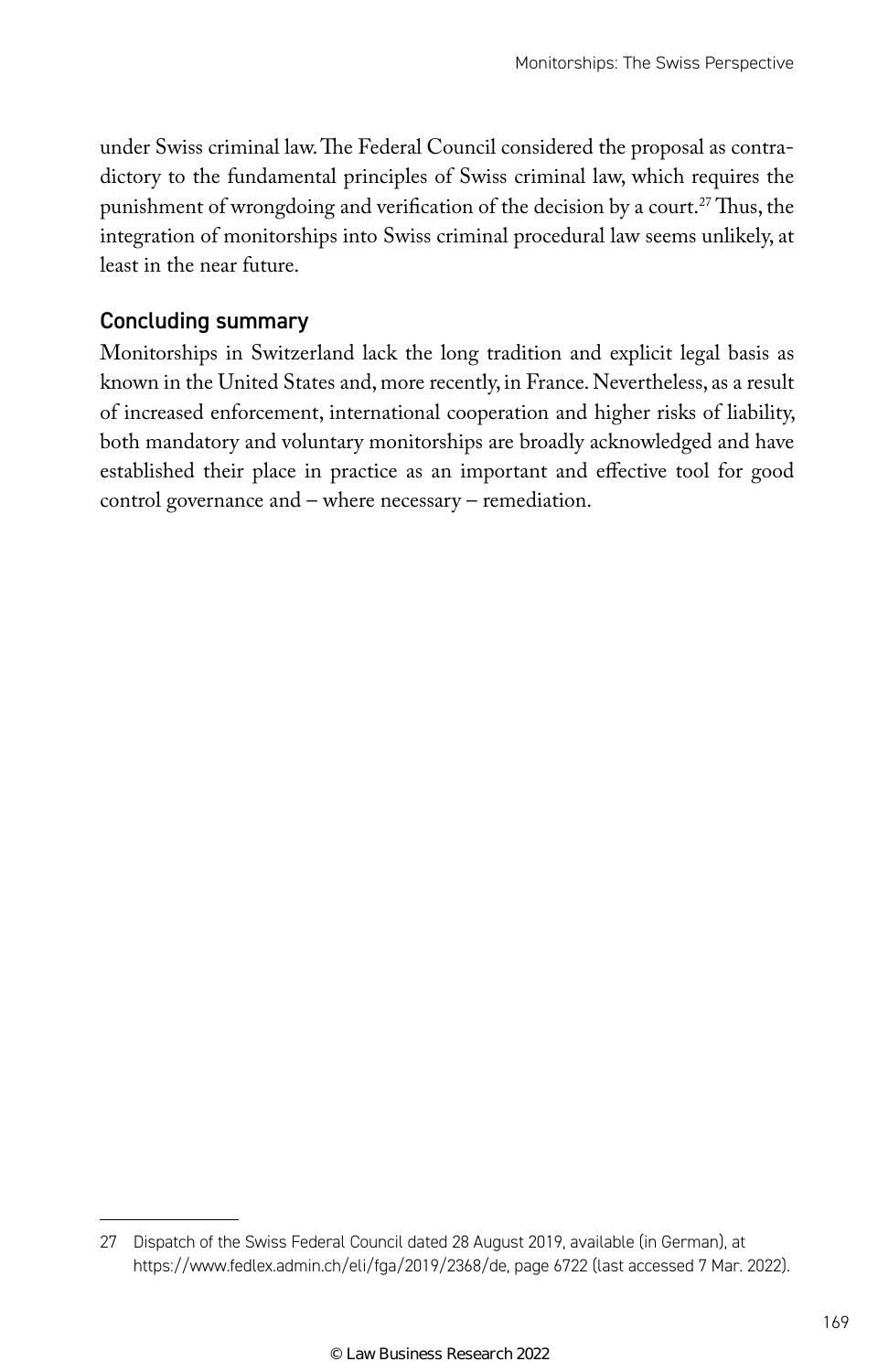#### **APPENDIX 1**

### About the Authors

#### Simone Nadelhofer LALIVE

Simone Nadelhofer joined LALIVE in 2009 and is a partner based at the firm's Zurich office. She specialises in white-collar crime and regulatory investigations and advises clients on crisis management, compliance and remedial action. She is regularly retained by corporate clients in cross-border investigations by Swiss and foreign authorities, including in the United States, and leads large-scale internal investigations. She assists clients in international legal and administrative assistance, and victims of crime in the tracing and freezing of assets, and advises on conducting investigations into harassment allegations (#MeToo), business and human rights and ESG-related disputes. Simone Nadelhofer regularly acts as counsel in complex commercial and banking disputes before state courts.

Simone Nadelhofer is ranked among the 100 Women in Investigations 2021 worldwide by *Global Investigations Review*. She is Corporate Counsel Forum Liaison Officer of the International Bar Association's Business Crime Committee, chair of the Anti-Corruption and the Rule of Law Committee at the Inter Pacific Bar Association and a member of the advisory board of the Master Economic Crime Investigations studies at the Lucerne University. In January 2021, she was elected to the pool of presidents of the arbitration court of the Swiss Bar Association and Swiss Notaries Association. Simone Nadelhofer is a member of several professional associations, including Swiss Association of Experts in Economic Crime Investigation, Zurich and Swiss Bar Association and European Criminal Bar Association.

Before joining LALIVE, Simone Nadelhofer practised in Zurich as an attorney with renowned law firms, as a foreign attorney with an international law firm in New Delhi, India (2002–2003), and as legal counsel with a major Swiss bank (2001–2002).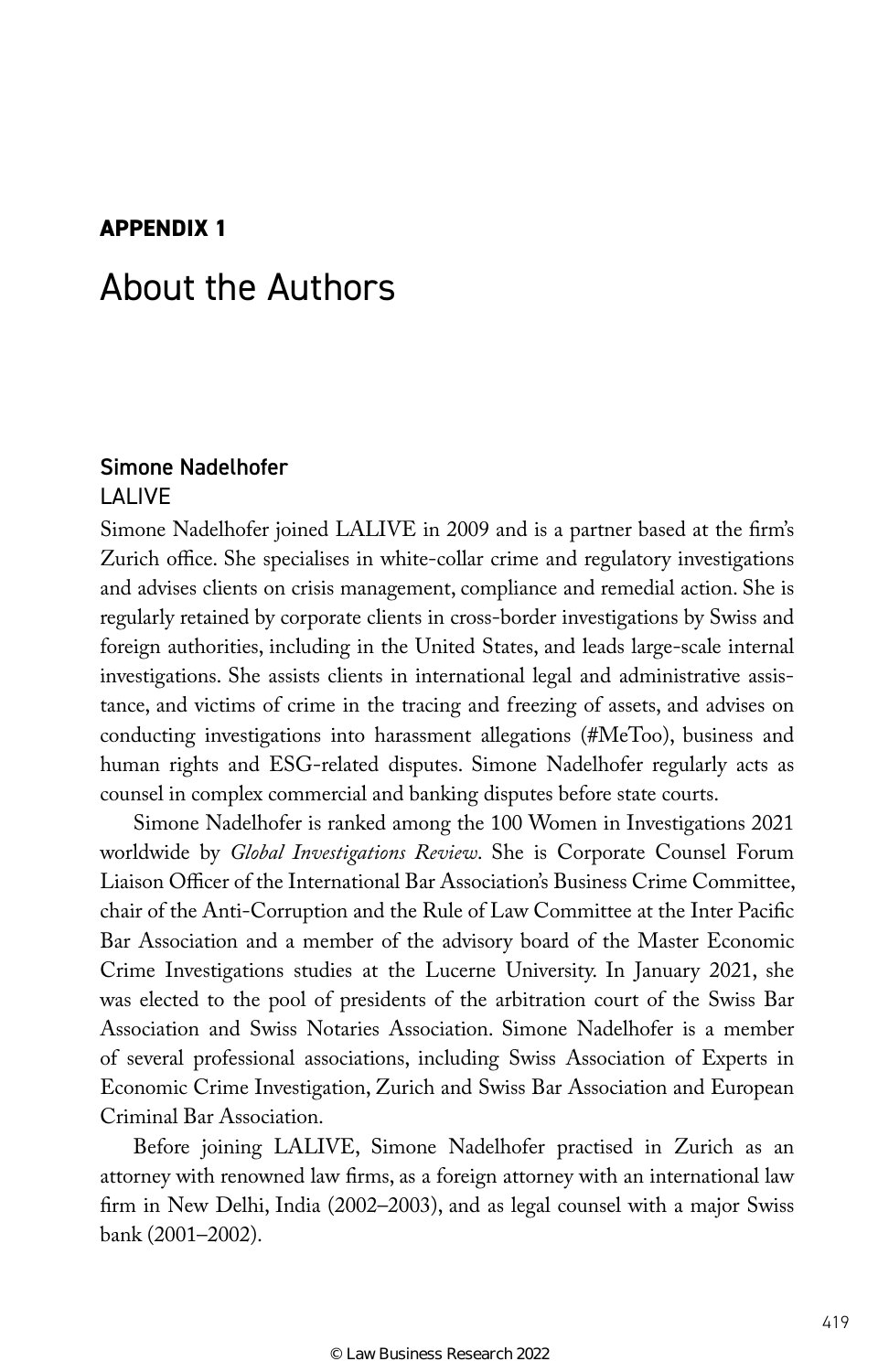#### Daniel Lucien Bühr LALIVE

Daniel Lucien Bühr joined LALIVE in 2011 and is based at the firm's Zurich office. His main areas of practice are regulatory and banking law, and white-collar crime and compliance, mostly focusing on investigations and best practice risk and compliance management. He also manages complex cross-border legal and compliance projects and monitors corporate compliance remediation projects. Daniel Bühr is a founding member of the International Academy of Financial Crime Litigators, a member of the International Bar Association and of the International Association of Independent Corporate Monitors. Daniel Bühr is also a member of the Swiss Association for Standardization and co-chair of the Standards Committee 207 (Governance of Organizations) and of the Expert Committee on Compliance Management Systems of the International Organization for Standardization (ISO). He is also an accredited ISO Compliance Management System Auditor and co-founder and honorary chairman of Ethics and Compliance Switzerland.

Before joining LALIVE, Daniel Bühr was regional counsel for a Swiss multinational, responsible for all legal matters in Europe, Russia, the Near East and Africa (2006–2011). During this period, he served as a member of the investment committee of Venture Incubator Ltd (a private equity fund of leading Swiss companies). He previously founded and managed a Swiss venture company, developing and industrialising a fashion accessory (2004–2007) and served as company secretary and legal counsel of a global retail group in Zug, Switzerland (1993–2003).

#### Katja Böttcher

#### LALIVE

Katja Böttcher joined LALIVE's Zurich office in 2015 as a legal project manager, coordinating the firm's major legal and compliance projects. She has wide experience in international criminal and forensic investigations, but also focuses on implementing and monitoring strong compliance management systems with LALIVE's clients.

Before joining LALIVE, Katja Böttcher worked for the Swiss Federal Police leading a team of financial investigators, in close cooperation with the Office of the Attorney General. Prior to this, Katja Böttcher trained as a tax consultant with a leading consulting firm.

Katja Böttcher is a member of the Swiss Association of Experts in Economic Crime Investigation, the Swiss Association of Criminology (Schweizerische Kriminalistische Gesellschaft, SKG) as well as of Ethics and Compliance Switzerland and an active member of the Anti-Bribery Working Group thereof. She regularly lectures at the University of Applied Science in Lucerne.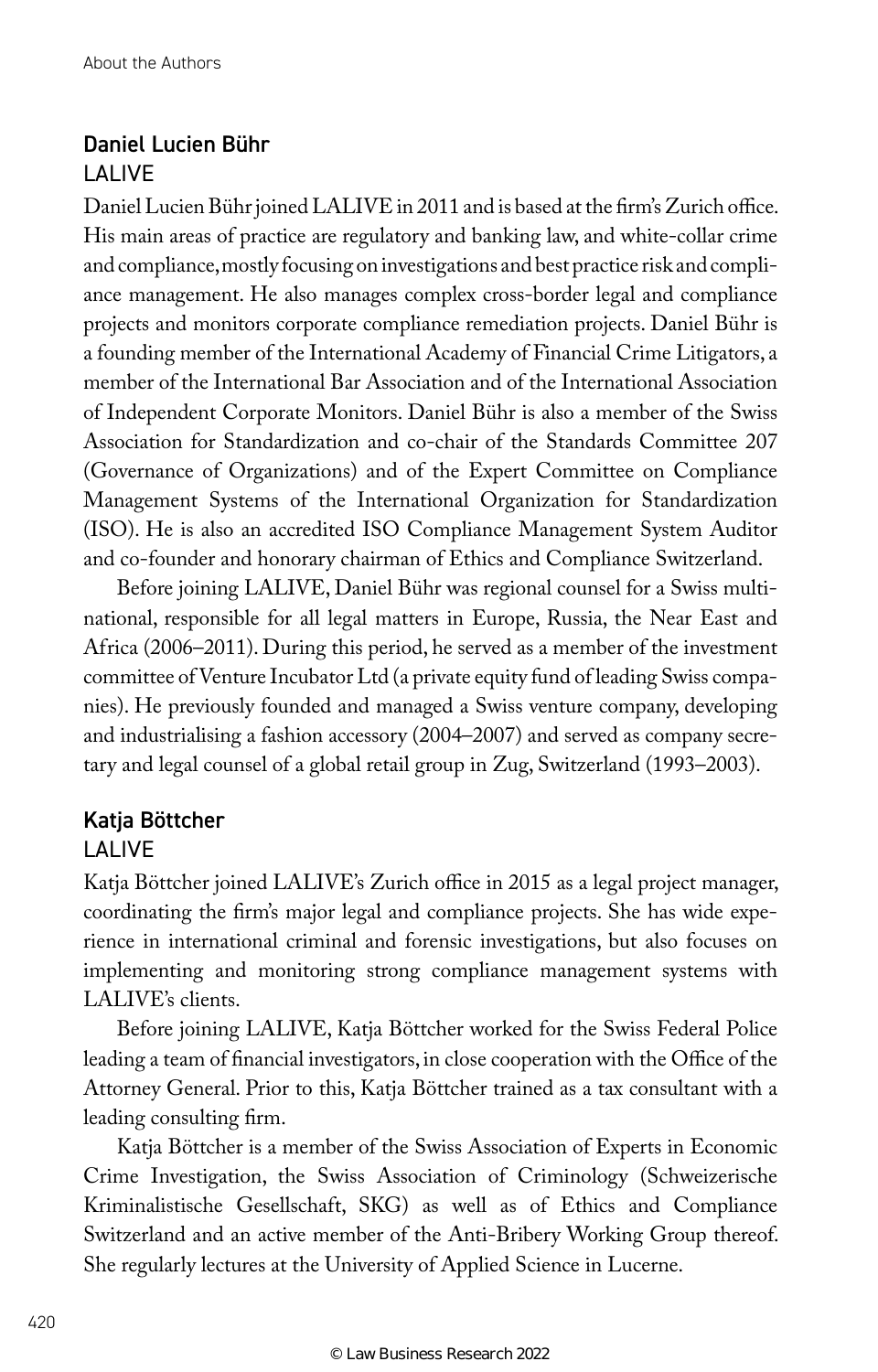#### Jonathon E Boroski LALIVE

Jonathon E Boroski joined LALIVE in 2017 and is based at the firm's Zurich office. He specialises in white-collar crime and compliance, including working on the firm's legal and compliance projects. He also advises clients on internal investigations and reporting and has specialist experience in issues concerning monitorships and data protection law. In addition, his practice includes cross-border litigation, public contracts, sanctions, anti-money laundering and anti-bribery matters. He is an active member of the firm's pro bono practice group.

Prior to joining LALIVE, Jonathon Boroski served as an attorney with the Claims Resolution Tribunal for Dormant Accounts in Switzerland and worked in the trusts and compliance departments at several leading international banks.

Jonathon Boroski is a member of several professional associations, including International Bar Association, American Bar Association and Society of Trusts and Estates Practitioners (STEP) and holds the STEP Certificate in International Trust Management.

#### LALIVE SA

Stampfenbachplatz 4 8042 Zurich Switzerland Tel: +41 58 105 2100 snadelhofer@lalive.law dbuhr@lalive.law kboettcher@lalive.law jboroski@lalive.law www.lalive.law